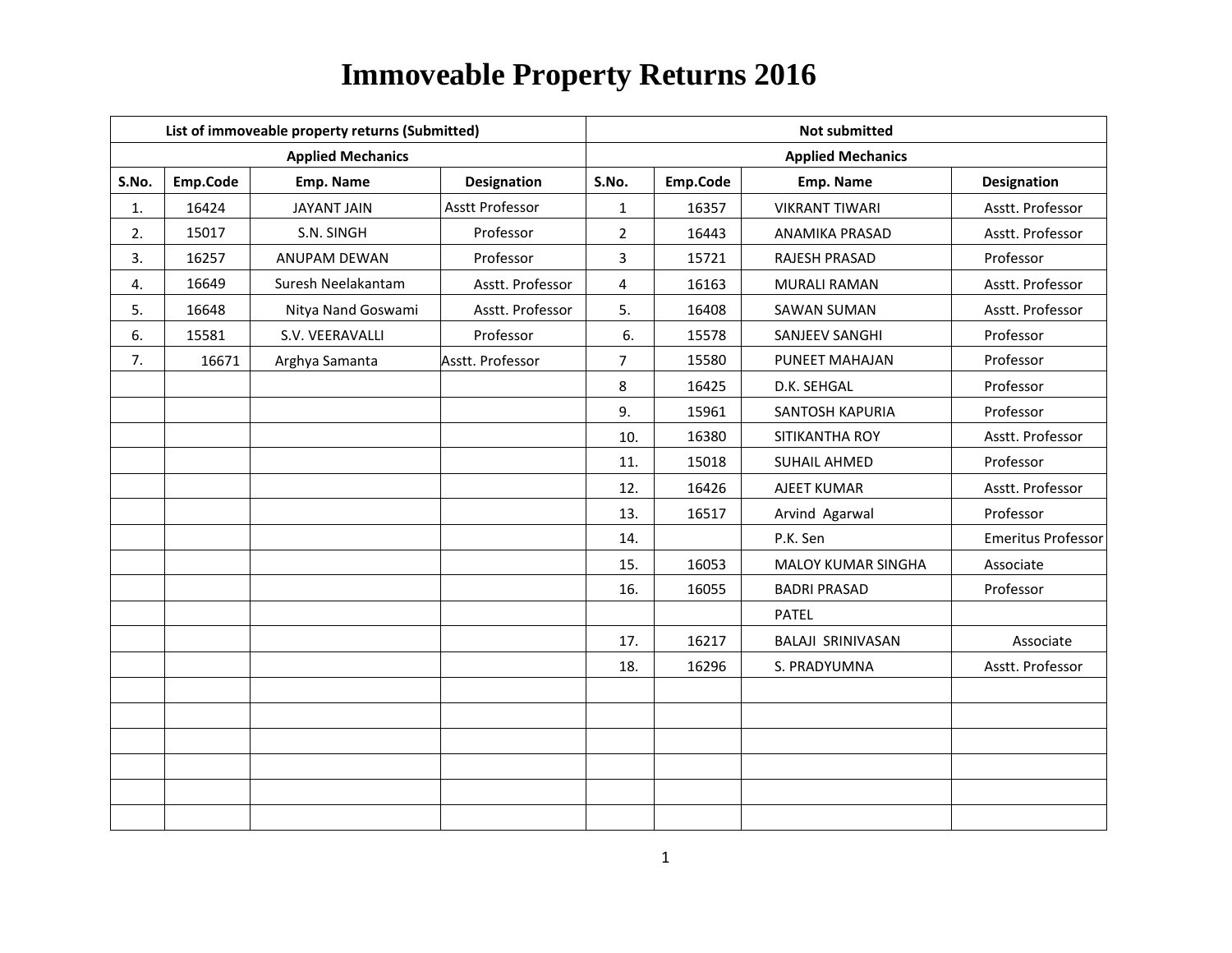|       |          | List of immovable property returns (Submitted)         |                    | <b>Not submitted</b> |          |                                                        |                    |  |
|-------|----------|--------------------------------------------------------|--------------------|----------------------|----------|--------------------------------------------------------|--------------------|--|
|       |          | Department of Biochemical Engineering & Bio technology |                    |                      |          | Department of Biochemical Engineering & Bio technology |                    |  |
| S.No. | Emp.Code | Emp. Name                                              | <b>Designation</b> | S.No.                | Emp.Code | Emp. Name                                              | <b>Designation</b> |  |
| 1.    | 15574    | PRASHANT MISHRA                                        | Professor          | $\mathbf{1}$         | 15027    | V.S. BISARIA                                           | Professor          |  |
| 2.    | 15033    | <b>SUNIL NATH</b>                                      | Professor          | $\overline{2}$       | 15031    | <b>SAROJ MISHRA</b>                                    | Professor          |  |
| 3.    | 15701    | T.R.SREEKRISHNAN                                       | Professor          | 3                    | 16356    | PRAVEEN KAUL                                           | Asstt. Professor   |  |
| 4.    | 16253    | <b>ATUL NARANG</b>                                     | Professor          | 4                    | 15032    | P.K.                                                   | Professor          |  |
| 5.    | 16215    | <b>D.SUNDAR</b>                                        | Assoc.             |                      |          | <b>ROYCHOUDHURY</b>                                    |                    |  |
|       |          |                                                        | Professor          | 5                    | 16286    | RAVI KRISHNAN                                          | Asstt.             |  |
| 6.    | 16343    | PREETI                                                 | Asstt.             |                      |          | ELANGOVAN                                              | Professor          |  |
|       |          | SRIVASTAVA                                             | Professor          | 6.                   | 15025    | Subhash Chand                                          | Professor          |  |
| 7.    | 16241    | SHILPI SHARMA                                          | Assoc.             |                      |          |                                                        |                    |  |
|       |          |                                                        | Professor          |                      |          |                                                        |                    |  |
| 8.    | 16282    | <b>RITU</b>                                            | Assoc.             |                      |          |                                                        |                    |  |
|       |          | KULSHRESHTHA                                           | Professor          |                      |          |                                                        |                    |  |
| 9.    | 15028    | G.P. AGARWAL                                           | Professor          |                      |          |                                                        |                    |  |
| 10.   | 15034    | <b>ASHOK KUMAR</b>                                     | Professor          |                      |          |                                                        |                    |  |
|       |          | SRIVASTAVA                                             |                    |                      |          |                                                        |                    |  |
| 11.   | 16641    | Ashish Misra                                           | Asstt. Professor   |                      |          |                                                        |                    |  |
|       |          |                                                        |                    |                      |          |                                                        |                    |  |
|       |          |                                                        |                    |                      |          |                                                        |                    |  |
|       |          |                                                        |                    |                      |          |                                                        |                    |  |
|       |          |                                                        |                    |                      |          |                                                        |                    |  |
|       |          |                                                        |                    |                      |          |                                                        |                    |  |
|       |          |                                                        |                    |                      |          |                                                        |                    |  |
|       |          |                                                        |                    |                      |          |                                                        |                    |  |
|       |          |                                                        |                    |                      |          |                                                        |                    |  |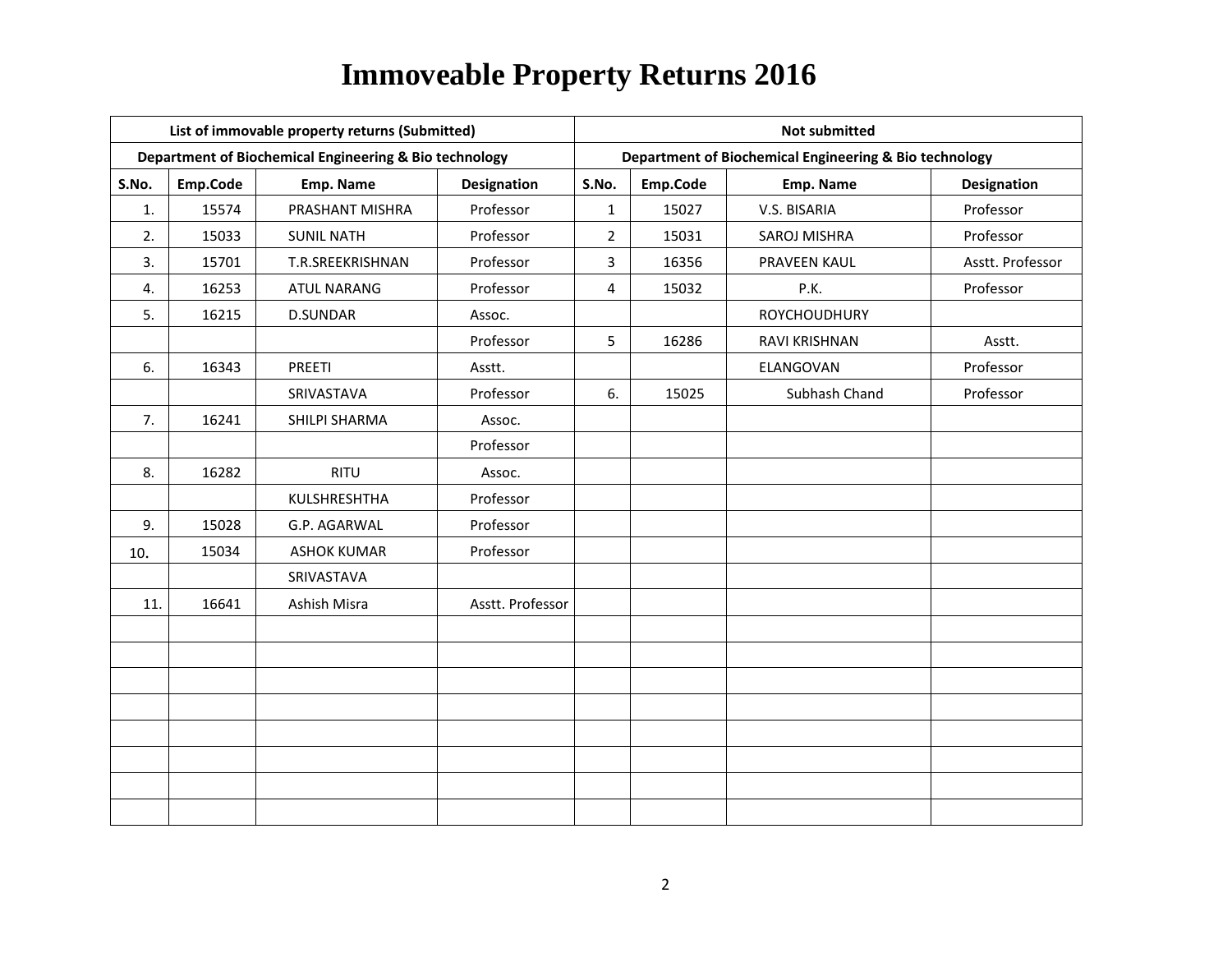|       |          | List of immovable property returns (Submitted) |                    | <b>Not submitted</b> |          |                             |                          |  |
|-------|----------|------------------------------------------------|--------------------|----------------------|----------|-----------------------------|--------------------------|--|
|       |          | <b>CHEMICAL ENGINEERING</b>                    |                    |                      |          | <b>CHEMICAL ENGINEERING</b> |                          |  |
| S.No. | Emp.Code | Emp. Name                                      | <b>Designation</b> | S.No.                | Emp.Code | Emp. Name                   | <b>Designation</b>       |  |
| 1.    | 16097    | ANUPAM SHUKLA                                  | Associate          | $\mathbf{1}$         | 16365    | <b>GAURAV GOEL</b>          | Asstt.                   |  |
|       |          |                                                | Professor          |                      |          |                             | Professor                |  |
| 2.    | 16236    | <b>JAYATI SARKAR</b>                           | Asstt. Professor   | $\overline{2}$       | 15583    | A.N. BHASKARWAR             | Professor                |  |
| 3.    | 16006    | <b>SHANTANU ROY</b>                            | Professor          | 3.                   | 15385    | S.K. GUPTA                  | Professor                |  |
| 4.    | 16258    | <b>ANURAG SINGH</b>                            | Professor          | 4.                   | 15937    | <b>ANIL KUMAR</b>           | Professor                |  |
|       |          | RATHORE                                        |                    |                      |          | SAROHA                      |                          |  |
| 5.1   | 16169    | <b>SHAIK ABDUL</b>                             | Associate          | 5.                   | 15863    | <b>KAMAL KISHORE</b>        | Professor                |  |
|       |          | <b>MUNAWAR</b>                                 | Professor          | 6.                   | 16112    | SREEDEVI                    | Associate                |  |
| 6.    | 16155    | <b>SUDIP KUMAR</b>                             | Associate          |                      |          | UPADHYAYULA                 | Professor                |  |
|       |          | PATTANAYEK                                     | Professor          | 7.                   | 16455    | Jyoti Phirani               | Asstt.                   |  |
| 7.    | 16560    | Anil Verma                                     | Associate          |                      |          |                             | Professor                |  |
|       |          |                                                | Professor          | 8.                   | 16331    | SANAT MOHANTY               | Associate                |  |
| 8.    | 16116    | Vivek V Buwa                                   | Assoc Professor    |                      |          |                             | Professor                |  |
| 9.    | 16332    | SHALINI GUPTA                                  | Asstt.             | 9                    | 16368    | PARESH                      | Asstt.                   |  |
|       |          |                                                | Professor          |                      |          | PRAVINCHANDRA               | Professor                |  |
| 10.   | 16535    | Vikram Singh                                   | Asstt.             |                      |          | CHOKSHI                     |                          |  |
|       |          |                                                | Professor          |                      |          |                             |                          |  |
| 11.   | 16524    | Divesh bhatia                                  | Asstt.             | 10                   | 15771    | <b>RATAN MOHAN</b>          | Professor                |  |
|       |          |                                                | Professor          |                      |          |                             |                          |  |
| 12.   | 15863    | K.K. Pant                                      | Professor          | 11.                  | 16509    | Manoj Kumar C. Ramteke      | Asstt.                   |  |
| 13.   | 15818    | SUDDHASTAWA                                    | Professor          |                      |          |                             | Professor                |  |
|       |          | <b>BASU</b>                                    |                    | 12.                  | 16470    | K.D.P. Nigam                | Emeritus Prof.           |  |
|       |          |                                                |                    | 13.                  | 16306    | A.K.Gupta                   | <b>Emritus Professor</b> |  |
|       |          |                                                |                    | 14.                  | 15932    | Rajesh khanna               | Professor                |  |
|       |          |                                                |                    |                      |          |                             |                          |  |
|       |          |                                                |                    |                      |          |                             |                          |  |
|       |          |                                                |                    |                      |          |                             |                          |  |
|       |          |                                                |                    |                      |          |                             |                          |  |
|       |          |                                                |                    |                      |          |                             |                          |  |
|       |          |                                                |                    |                      |          |                             |                          |  |

4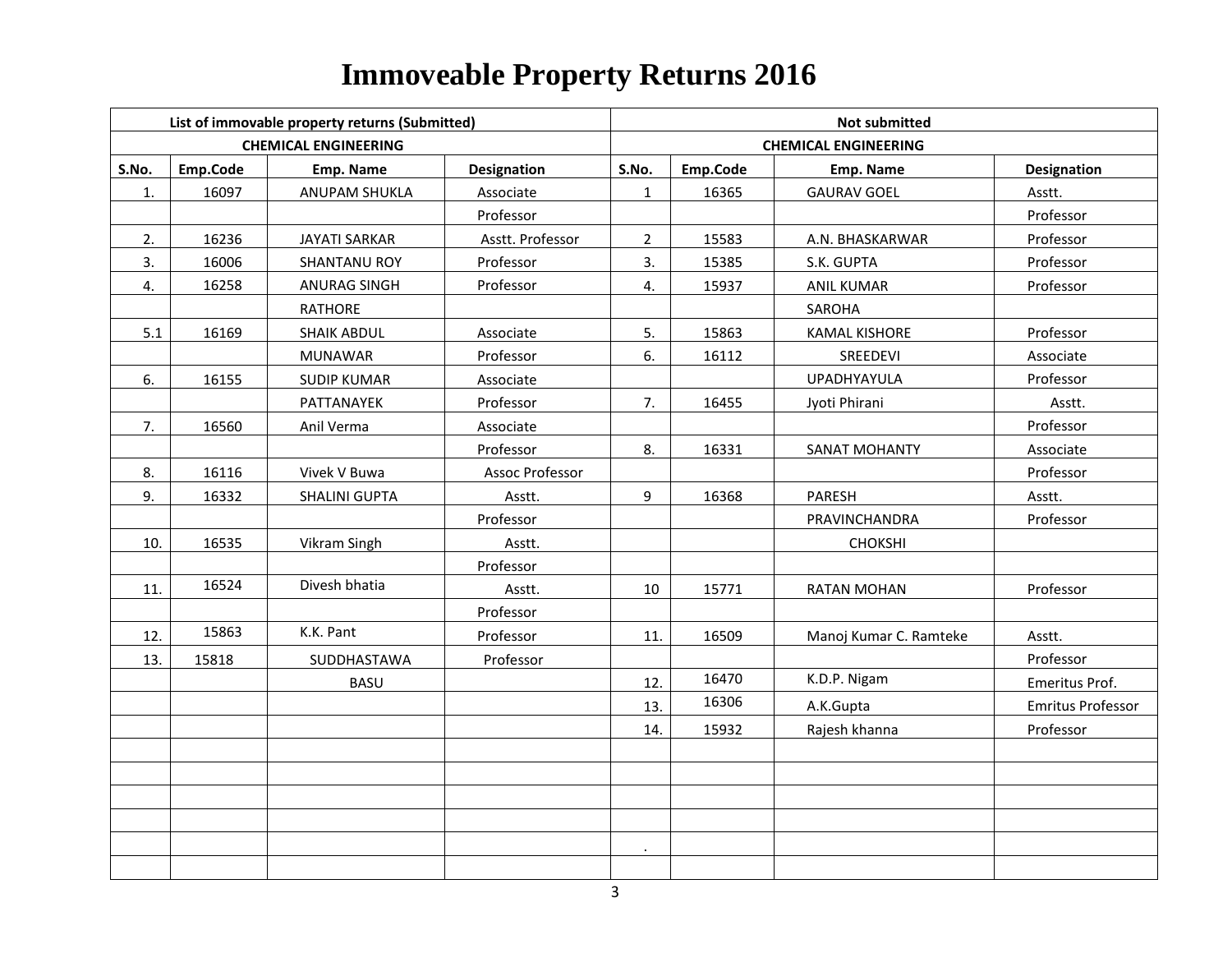|       |        | List of immovable property returns (Submitted) |             | <b>Not submitted</b> |          |                      |                     |  |
|-------|--------|------------------------------------------------|-------------|----------------------|----------|----------------------|---------------------|--|
|       |        | <b>CHEMISTRY</b>                               |             | <b>CHEMISTRY</b>     |          |                      |                     |  |
| S.No. | Emp.Co | Emp. Name                                      | Designation | S.No.                | Emp.Code | Emp. Name            | Designation         |  |
| 1.    | 15091  | A.K. SINGH                                     | Professor   | $\mathbf{1}$         | 16025    | V.HARIDAS            | Associate           |  |
| 2.    | 16021  | SIDDHARTH                                      | Professor   |                      |          |                      | Professor           |  |
|       |        | PANDEY                                         |             | $\overline{2}$       | 16212    | S.NAGENDRAN          | Associate           |  |
| 3.    | 15877  | N.G.RAMESH                                     | Professor   |                      |          |                      | Professor           |  |
| 4.    | 15874  | <b>SUNIL KUMAR</b>                             | Professor   | $\mathbf{3}$         | 16324    | NIDHI JAIN           | Assoc.              |  |
|       |        | KHARE                                          |             |                      |          |                      | Professor           |  |
|       |        |                                                |             | 4.                   | 15506    | <b>B. JAYARAM</b>    | Professor           |  |
|       |        |                                                |             | 5.                   | 15090    | M.N. GUPTA           | Professor           |  |
|       |        |                                                |             | 6.                   | 15536    | <b>NALIN PANT</b>    | Professor           |  |
|       |        |                                                |             |                      |          |                      |                     |  |
|       |        |                                                |             | 7.                   | 15770    | JAI DEO SINGH        | Professor           |  |
|       |        |                                                |             | 8.                   | 15784    | RAVI SHANKAR         | Professor           |  |
|       |        |                                                |             | 9.                   | 15505    | A.RAMANAN            | Professor           |  |
|       |        |                                                |             | 10.                  | 15782    | NARAYANAN            | Professor           |  |
|       |        |                                                |             |                      |          | <b>D. KURUR</b>      |                     |  |
|       |        |                                                |             | 11.                  | 15104    | RAM NATH RAM         | Professor           |  |
|       |        |                                                |             | 12                   | 16076    | <b>SHASHANK DEEP</b> | Associate Professor |  |
|       |        |                                                |             | 13                   | 16226    | SAMEER SAPRA         | Associate Professor |  |
|       |        |                                                |             | 14                   | 16489    | Hemant Kumar Kashyap | Asstt. Professor    |  |
|       |        |                                                |             | 15.                  | 16462    | Ravi Singh           | Asstt. Professor    |  |
|       |        |                                                |             | 16.                  | 15095    | P.S. Pandey          | Professor           |  |
|       |        |                                                |             | 16                   | 15715    | Ashok Kr. Ganguli    | Professor           |  |
|       |        |                                                |             | 17                   | 15970    | ANIL JACOB           | Professor           |  |
|       |        |                                                |             |                      |          | <b>ELIAS</b>         |                     |  |
|       |        |                                                |             | 18                   | 16505    | Praveen Ingole       | Asstt Prof.         |  |
|       |        |                                                |             | 19                   | 15103    | H.M. CHAWLA          | Professor           |  |
|       |        |                                                |             | 20                   | 16251    | PRAMIT KUMAR         | Associate           |  |
|       |        |                                                |             |                      |          | <b>CHOWDHURY</b>     | Professor           |  |
|       |        |                                                |             | 21.                  | 15507    | D.K.                 | Professor           |  |
|       |        |                                                |             |                      |          | BANDYOPADHYAY        |                     |  |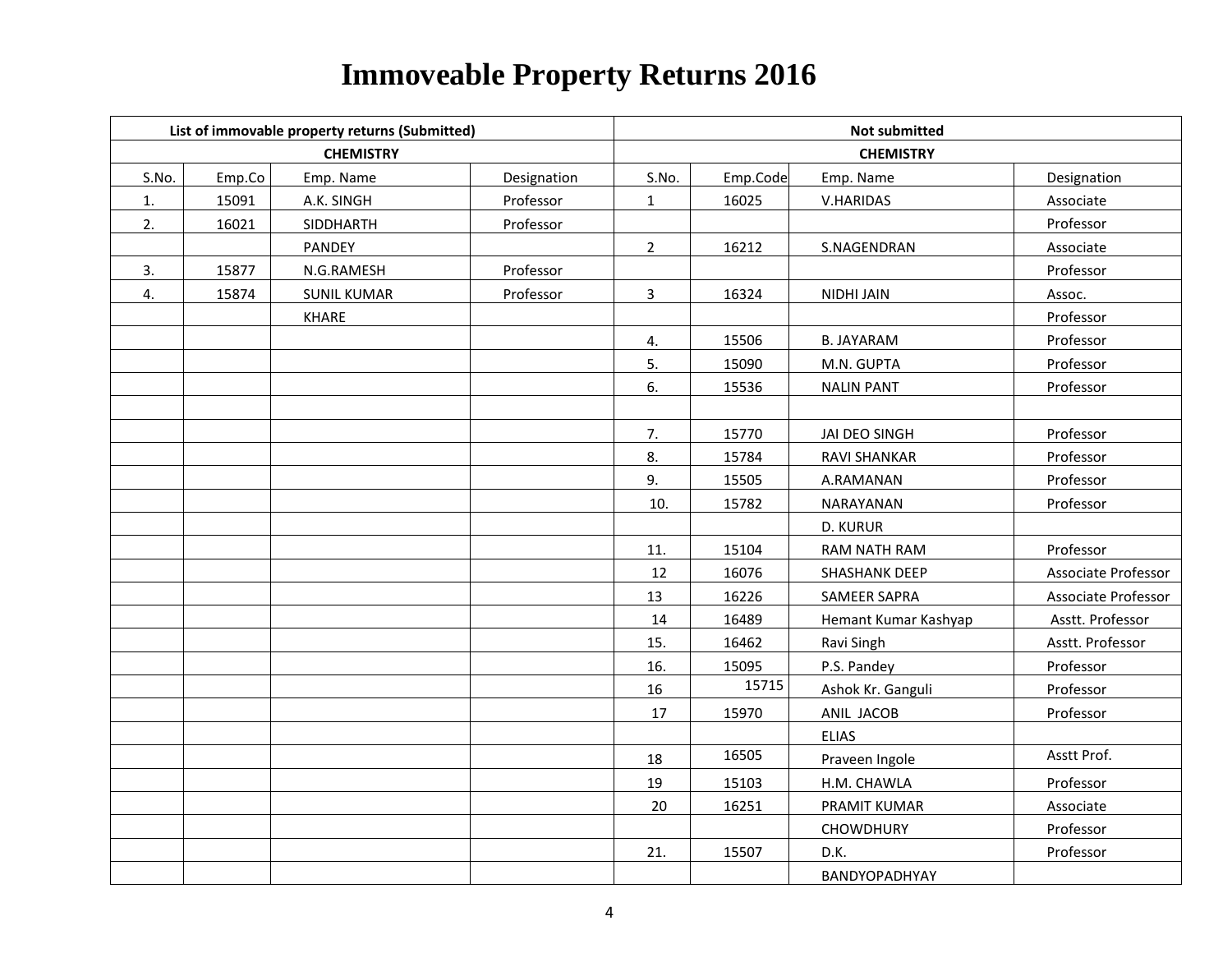|       |          | List of immovable property returns (Submitted) |                    | <b>Not submitted</b> |          |                          |                    |  |
|-------|----------|------------------------------------------------|--------------------|----------------------|----------|--------------------------|--------------------|--|
|       |          | <b>CIVIL ENGINEERING</b>                       |                    |                      |          | <b>CIVIL ENGINEERING</b> |                    |  |
| S.No. | Emp.Code | Emp. Name                                      | <b>Designation</b> | S.No.                | Emp.Code | Emp. Name                | <b>Designation</b> |  |
| 1.    | 15608    | A.K. JAIN                                      | Professor          | $\mathbf{1}$         | 15594    | S.K. DEB                 | Associate          |  |
| 2.    | 16297    | <b>BAPPADITYA</b>                              | Asstt.             |                      |          |                          | Professor          |  |
|       |          | <b>MANNA</b>                                   | Professor          | $\overline{2}$       | 15600    | RAKESH KHOSA             | Professor          |  |
| 3.    | 15609    | M.MALLIKHARJUNA<br><b>RAO</b>                  | Sr. Programmer     | 3                    | 15974    | RAMACHANDRA RAO          | Associate          |  |
| 4.    | 16673    | Manoj M                                        | Asstt.             |                      |          | <b>KALAGA</b>            | Professor          |  |
|       |          |                                                | Professor          | 4                    | 15338    | A.K. GOSAIN              | Professor          |  |
| 5.    | 15341    | <b>MANOJ DATTA</b>                             | Professor          | 5                    | 15601    | K.S. RAO                 | Professor          |  |
|       |          |                                                |                    | 6                    | 15153    | <b>GEETAM TEWARI</b>     | Professor          |  |
|       |          |                                                |                    |                      |          |                          |                    |  |
|       |          |                                                |                    | $\overline{7}$       | 15859    | <b>ATUL KUMAR</b>        | Professor          |  |
|       |          |                                                |                    |                      |          | <b>MITTAL</b>            |                    |  |
|       |          |                                                |                    | 8                    | 16363    | <b>ANIL SAWHNEY</b>      | Professor          |  |
|       |          |                                                |                    | 9                    | 15339    | <b>GURMAIL S.</b>        | Associate          |  |
|       |          |                                                |                    |                      |          | <b>BENIPAL</b>           | Professor          |  |
|       |          |                                                |                    | 10                   | 16132    | <b>KUMAR NEERAJ</b>      | Associate          |  |
|       |          |                                                |                    |                      |          | <b>JHA</b>               | Professor          |  |
|       |          |                                                |                    | 11                   | 15337    | K.G. SHARMA              | Professor          |  |
|       |          |                                                |                    | 12                   | 15960    | <b>ARVIND KUMAR</b>      | Professor          |  |
|       |          |                                                |                    |                      |          | <b>NEMA</b>              |                    |  |
|       |          |                                                |                    | 13                   | 15783    | <b>VENKATA RAMANA</b>    | Professor          |  |
|       |          |                                                |                    |                      |          | <b>GUNTURI</b>           |                    |  |
|       |          |                                                |                    | 14                   | 16390    | ARAVIND KRISHNA          | Asstt.             |  |
|       |          |                                                |                    |                      |          | SWAMY                    | Professor          |  |
|       |          |                                                |                    | 15                   | 16381    | DHANYA C.T.              | Asstt.             |  |
|       |          |                                                |                    |                      |          |                          | Professor          |  |
|       |          |                                                |                    | 16                   | 15593    | <b>SHASHI MATHUR</b>     | Professor          |  |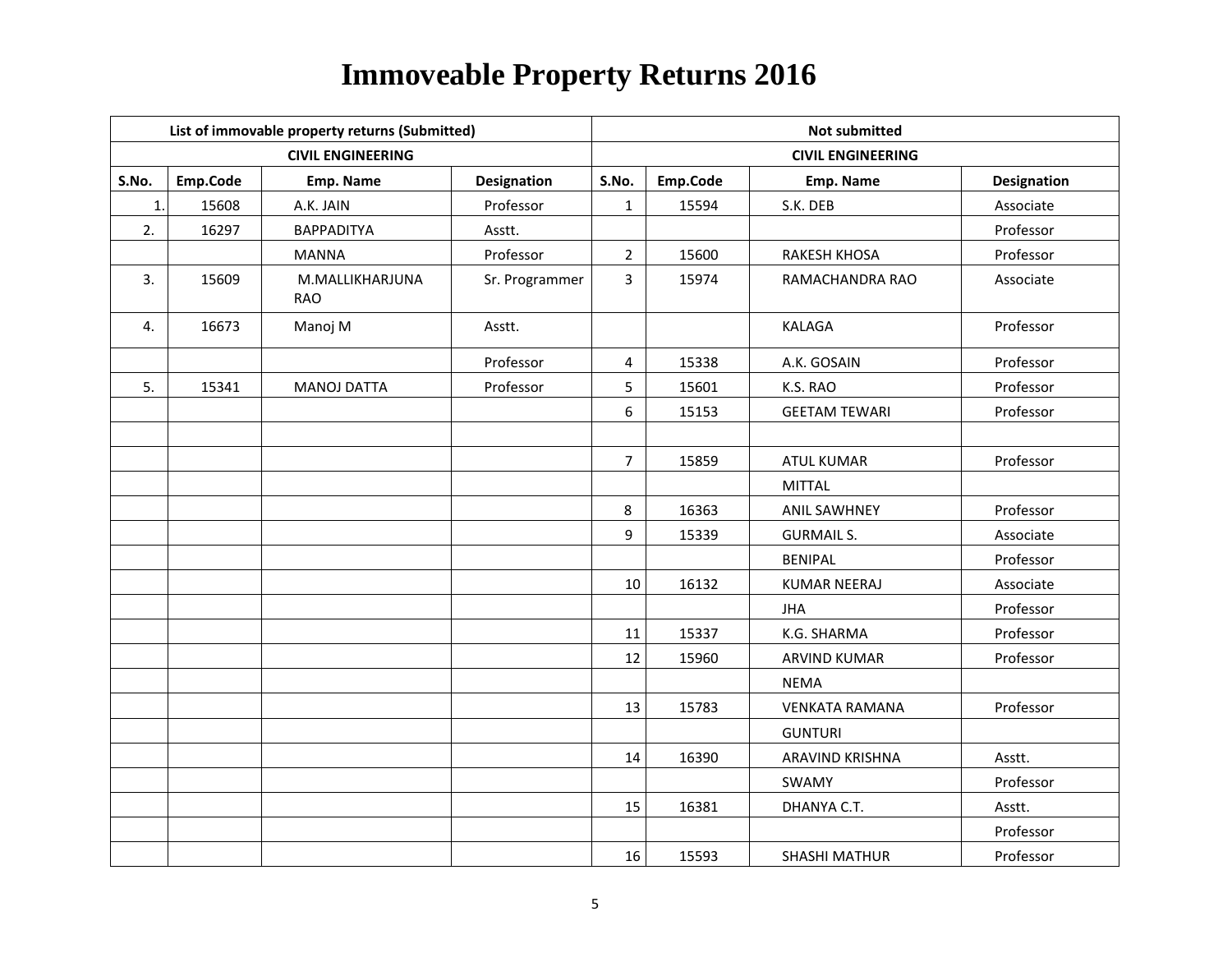|  |  | 17  | 16333 | <b>DIPTI RANJAN</b>    | Asstt.                    |
|--|--|-----|-------|------------------------|---------------------------|
|  |  |     |       | SAHOO                  | Professor                 |
|  |  |     |       |                        |                           |
|  |  | 18. | 15973 | <b>SUPRATIC GUPTA</b>  | Asstt.                    |
|  |  |     |       |                        | Professor                 |
|  |  | 19. | 16046 | DEO RAJ KAUSHAL        | Associate Professor       |
|  |  | 20. | 16300 | SHASHANK               | Asstt.                    |
|  |  |     |       | <b>BISHNOI</b>         | Professor                 |
|  |  | 21. | 15596 | <b>B.BHATTACHARJEE</b> | Professor                 |
|  |  |     |       |                        |                           |
|  |  | 22. | 16223 | <b>GAZALA HABIB</b>    | Asstt. Professor          |
|  |  | 23. | 16056 | <b>SURESH BHALLA</b>   | Associate Professor       |
|  |  | 24  | 15872 | <b>BABU J.ALAPPAT</b>  | Professor                 |
|  |  | 25. | 15340 | N.K. GARG              | Professor                 |
|  |  | 26. | 16042 | <b>BHAGU RAM</b>       | Professor                 |
|  |  |     |       | CHAHAR                 |                           |
|  |  | 27. | 16208 | J. UMA                 | Asstt.                    |
|  |  |     |       | <b>MAHESWARI</b>       | Professor                 |
|  |  | 28  | 15362 | <b>MUKESH KHARE</b>    | Professor                 |
|  |  | 29. | 16346 | <b>ABHIJIT GANGULI</b> | Asstt. Professor          |
|  |  | 30. | 15791 | A.K.KESHARI            | Professor                 |
|  |  | 31. | 15786 | <b>ALOK MADAN</b>      | Professor                 |
|  |  | 32. | 15853 | K. CHANDRASHEKHAR IYER | Professor                 |
|  |  | 33. | 15606 | <b>ASHOK GUPTA</b>     | Professor                 |
|  |  | 34. | 16247 | VASANT A.              | Associate                 |
|  |  |     |       | <b>MATSAGAR</b>        | Professor                 |
|  |  |     |       |                        |                           |
|  |  | 35. | 16413 | A.K.Nagpal             | <b>Emeritus Professor</b> |
|  |  | 36. | 16335 | <b>TANUSREE</b>        | Asstt.                    |
|  |  |     |       | <b>CHAKRABORTY</b>     | Professor                 |
|  |  | 37. | 16507 | S. Chakma              | Asstt.                    |
|  |  |     |       |                        | Professor                 |
|  |  | 38. | 16307 | <b>ARUN KUMAR</b>      | Asstt.                    |
|  |  |     |       |                        | Professor                 |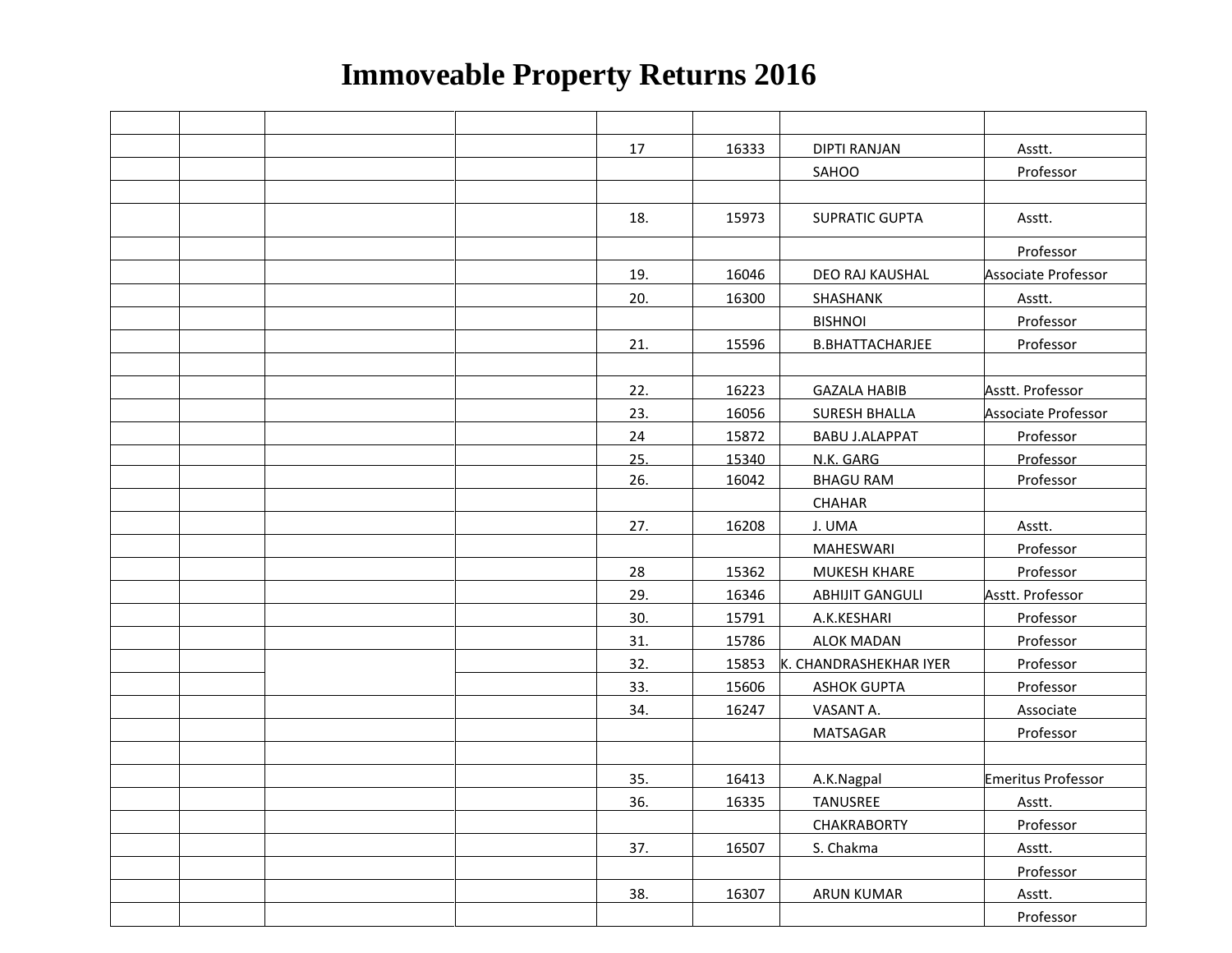|  |  | - 27 |       |                |           |
|--|--|------|-------|----------------|-----------|
|  |  |      |       |                |           |
|  |  | 39.  | 15965 | J.T.SHAHU      | Professor |
|  |  | 40.  | 16244 | R. AYOTHIRAMAN | Associate |
|  |  |      |       |                | Professor |
|  |  |      |       |                |           |
|  |  |      |       |                |           |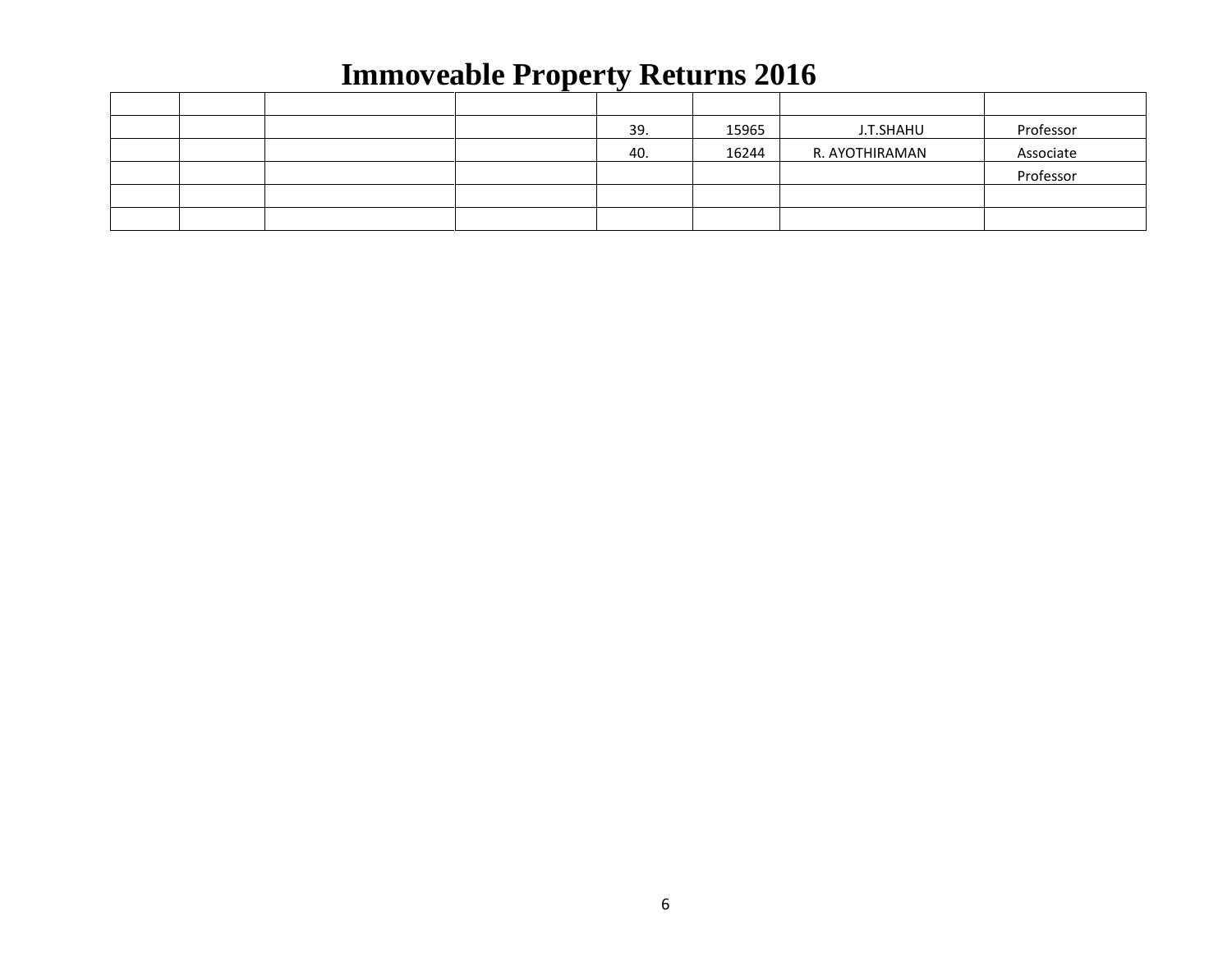|       |          | List of immovable property returns (Submitted) |                    | <b>Not submitted</b> |          |                      |                    |  |  |
|-------|----------|------------------------------------------------|--------------------|----------------------|----------|----------------------|--------------------|--|--|
|       |          | <b>C.S.E.</b>                                  |                    |                      |          | <b>C.S.E.</b>        |                    |  |  |
| S.No. | Emp.Code | Emp. Name                                      | <b>Designation</b> | S.No.                | Emp.Code | Emp. Name            | <b>Designation</b> |  |  |
| 1.    | 15590    | <b>SANDEEP SEN</b>                             | Professor          | $\mathbf{1}$         | 16161    | <b>SUBODH KUMAR</b>  | Associate          |  |  |
| 2.    | 16690    | Sayan Ranu                                     | Asstt. Professor   |                      |          |                      | Professor          |  |  |
| 3.    | 15958    | PREETI RANJAN                                  | Professor          | 2.                   | 16350    | <b>MAYA RAMANATH</b> | Asstt.             |  |  |
| 4.    | 16340    | SMRUTI RANJAN                                  | Asstt.             |                      |          |                      | Professor          |  |  |
|       |          |                                                | Professor          | 3.                   | 15443    | <b>B.N. JAIN</b>     | Professor          |  |  |
| 5.    | 16138    | <b>VINAY JOSEPH</b>                            | Asstt.             | 4.                   | 16383    | PARAG SINGLA         | Asstt.             |  |  |
|       |          | <b>RIBEIRO</b>                                 | Professor          |                      |          |                      | Professor          |  |  |
| 6.    | 15987    | <b>AMIT KUMAR</b>                              | Professor          | 5.                   | 15589    | <b>SUBHASHIS</b>     | Professor          |  |  |
| 7.    | 16023    | <b>KOLIN PAUL (GE)</b>                         | Associate          |                      |          | <b>BANERJEE</b>      |                    |  |  |
|       |          |                                                | Professor          | 6                    | 15812    | PREM KUMAR           | Professor          |  |  |
| 8.    | 15683    | Sanjeeva Prasad                                | Professor          |                      |          | <b>KALRA</b>         |                    |  |  |
|       |          |                                                |                    | 7.                   | 16228    | PANKAJ JALOTE        | Professor          |  |  |
|       |          |                                                |                    |                      | 16428    | S.N. MAHESHWARI      | Professor          |  |  |
|       |          |                                                |                    | 9.                   | 16260    | SORAV BANSAL         | Asstt.             |  |  |
|       |          |                                                |                    |                      |          |                      | Professor          |  |  |
|       |          |                                                |                    |                      | 15455    | S.ARUN-KUMAR         | Professor          |  |  |
|       |          |                                                |                    | $\mathbf{1}$         | 15445    | ANSHUL KUMAR         | Professor          |  |  |
|       |          |                                                |                    | 12.                  | 16292    | RAGESH JAISWAL       | Asstt.             |  |  |
|       |          |                                                |                    |                      |          |                      | Professor          |  |  |
|       |          |                                                |                    | 13.                  | 16269    | AADITESHWAR          | Asstt.             |  |  |
|       |          |                                                |                    |                      |          | <b>SETH</b>          | Professor          |  |  |
|       |          |                                                |                    |                      | 15448    | SAROJ KAUSHIK        | Professor          |  |  |
|       |          |                                                |                    | 15                   | 15446    | S.K. GUPTA           | Professor          |  |  |
|       |          |                                                |                    | 16.                  | 15819    | <b>NAVEEN GARG</b>   | Professor          |  |  |
|       |          |                                                |                    | 17.                  | 16134    | AMITABHA BAGCHI      | Associate          |  |  |
|       |          |                                                |                    |                      |          |                      | Professor          |  |  |
|       |          |                                                |                    | 18.                  | 15591    | <b>HUZUR SARAN</b>   | Professor          |  |  |
|       |          |                                                |                    | 19.                  | 15450    | M. BALAKRISHNAN      | Professor          |  |  |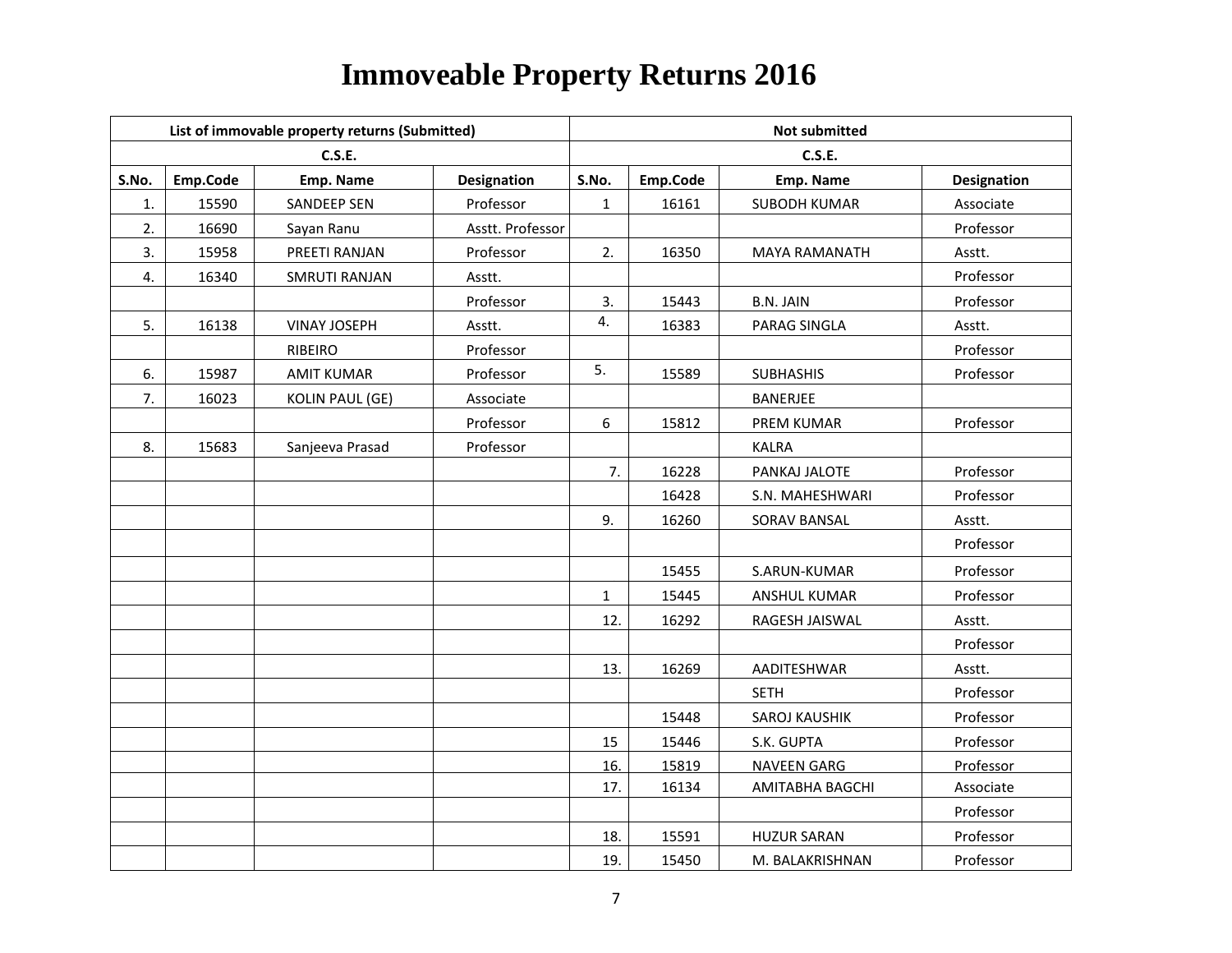|       |          | List of immovable property returns (Submitted) |                    | <b>Not submitted</b> |          |                               |                    |  |  |
|-------|----------|------------------------------------------------|--------------------|----------------------|----------|-------------------------------|--------------------|--|--|
|       |          | <b>ELECTRICAL ENGINEERING</b>                  |                    |                      |          | <b>ELECTRICAL ENGINEERING</b> |                    |  |  |
| S.No. | Emp.Code | <b>Emp. Name</b>                               | <b>Designation</b> | S.No.                | Emp.Code | Emp. Name                     | <b>Designation</b> |  |  |
| 1.    | 15646    | JAYADEVA                                       | Professor          | $\mathbf{1}$         | 16066    | <b>BIJAYA KETAN</b>           | Associate          |  |  |
| 2.    | 16482    | <b>Abhishek Dixit</b>                          | Asstt.Professor    |                      |          | PANIGRAHI                     | Professor          |  |  |
| 3.    | 16167    | S. JANARDHANAN                                 | Asstt.             | $\overline{2}$       | 16080    | <b>BREJESH LALL</b>           | Associate          |  |  |
|       |          |                                                | Professor          |                      |          |                               | Professor          |  |  |
| 4.    | 16092    | MASHUQ-UN-NABI                                 | Associate          | 3                    | 16170    | NILANJAN SENROY               | Associate          |  |  |
|       |          |                                                | Professor          |                      |          |                               | Professor          |  |  |
| 5.    | 15152    | S.D. JOSHI                                     | Professor          | 4                    | 16259    | <b>MANAV BHATNAGAR</b>        | Associate          |  |  |
| 6.    | 1615     | <b>SUMANTRA DUTTA</b>                          | Associate          |                      |          |                               | Professor          |  |  |
|       |          | <b>ROY</b>                                     | Professor          | 5                    | 16218    | ABHIJIT                       | Asstt.             |  |  |
| 7.    | 1641     | <b>SHAUNAK SEN</b>                             | Asstt. Professor   |                      |          | RAMCHANDRA                    | Professor          |  |  |
| 8.    | 16596    | Seshan Sriangarajan                            | Asstt. Professor   |                      |          | ABHYANKAR                     |                    |  |  |
| 9.    | 15729    | M.JAGADESH KUMAR                               | Professor          | 6                    | 16378    | ANUJ DHAWAN                   | Asstt.             |  |  |
| 10    | 15146    | V.K. JAIN                                      | Professor          |                      |          |                               | Professor          |  |  |
| 11.   | 15851    | <b>RANJAN KUMAR</b>                            | Professor          | 7                    | 15142    | G.S.                          | Professor          |  |  |
|       |          | MALLI                                          |                    |                      |          | VISWESWARAN                   |                    |  |  |
| 12    | 16402    | <b>KUSHAL KUMAR</b>                            | Asstt.             | 8                    | 15604    | M.HANMANDLU                   | Professor          |  |  |
|       |          | <b>SHAH</b>                                    | Professor          | 9                    | 15154    | <b>BHIM SINGH</b>             | Professor          |  |  |
| 13.   | 16466    | Madhusudhan Singh                              | Assoc. Professor   | 10                   | 15597    | SANTANU                       | Professor          |  |  |
| 14    | 16153    | <b>SWADES KUMAR DE</b>                         | Associate          |                      |          | CHAUDHURY                     |                    |  |  |
|       |          |                                                | Professor          | 11                   | 15795    | G.BHUVANESWARI                | Professor          |  |  |
|       |          |                                                |                    |                      |          |                               |                    |  |  |
| 15.   | 15672    | <b>SUBRAT KAR</b>                              | Professor          | 12                   | 15865    | K.R.RAJAGOPAL                 | Professor          |  |  |
| 16    | 15144    | <b>UMESH KUMAR</b>                             | Asstt.             | 13                   | 15949    | <b>MUMMADI</b>                | Professor          |  |  |
|       |          |                                                | Professor          |                      |          | VEERACHARY                    |                    |  |  |
| 17.   | 16432    | <b>SUMEET AGARWAL</b>                          | Asstt. Professor   | 14                   | 15995    | <b>SUKUMAR MISHRA</b>         | Professor          |  |  |
|       |          |                                                |                    | 15                   | 16445    | <b>RKP BHATT</b>              | Professor          |  |  |
| 18    | 15829    | INDRA NARAYAN KAR                              | Professor          | 16                   | 15139    | <b>BASABI BHAUMIK</b>         | Professor          |  |  |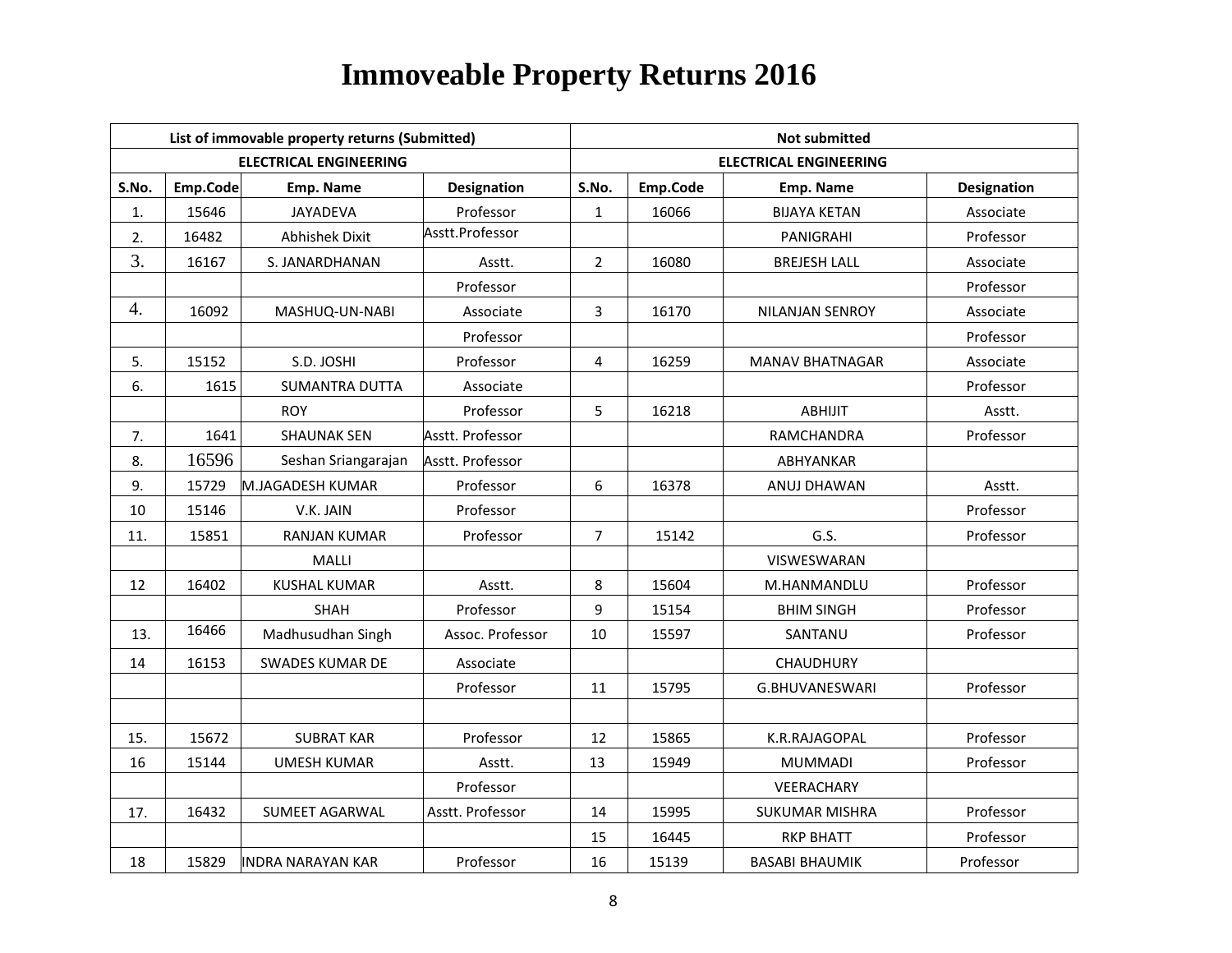| 19 | 16140 | SHOURIBRATA          | Associate | 17  | 16396 | <b>MUKUL SARKAR</b>  | Asstt. Professor |
|----|-------|----------------------|-----------|-----|-------|----------------------|------------------|
|    |       | <b>CHATTERJEE</b>    | Professor | 18  | 15131 | H.M. Gupta           | Professor        |
| 20 | 16543 | Manan                | Asstt.    | 19  | 15808 | SHANKAR PRAKRIYA     | Professor        |
|    |       |                      | Professor | مم  | 16384 | SHUBHENDU BHASIN     | Asstt. Professor |
| 21 | 16680 | Deepak Umakant Patil | Asstt.    | 21  | 15145 | P.R. BIJWE           | Professor        |
|    |       |                      | Professor | 22  | 15136 | <b>VINOD CHANDRA</b> | Professor        |
| 22 | 16688 | Lalan Kumar          | Asstt.    | 23  | 15805 | <b>RANJAN BOSE</b>   | Professor        |
|    |       |                      | Professor | 24  | 16417 | AMIT KUMAR JAIN      | Asstt. Professor |
|    |       |                      |           | 25  |       | <b>DEVI CHADHA</b>   | Professor        |
|    |       |                      |           | 26  | 15127 | SURINDRA PRASAD      | Professor        |
|    |       |                      |           | 27  | 16480 | Uday Khankoje        | Asstt. Professor |
|    |       |                      |           | 28  | 16450 | <b>SAIF KHAN</b>     | Asstt.           |
|    |       |                      |           |     |       | MOHAMMED             | Professor        |
|    |       |                      |           | 29. | 16467 | Turbo Majumdar       | Asst. Professor  |
|    |       |                      |           |     |       |                      |                  |
|    |       |                      |           |     |       |                      |                  |
|    |       |                      |           |     |       |                      |                  |
|    |       |                      |           |     |       |                      |                  |
|    |       |                      |           |     |       |                      |                  |
|    |       |                      |           |     |       |                      |                  |
|    |       |                      |           |     |       |                      |                  |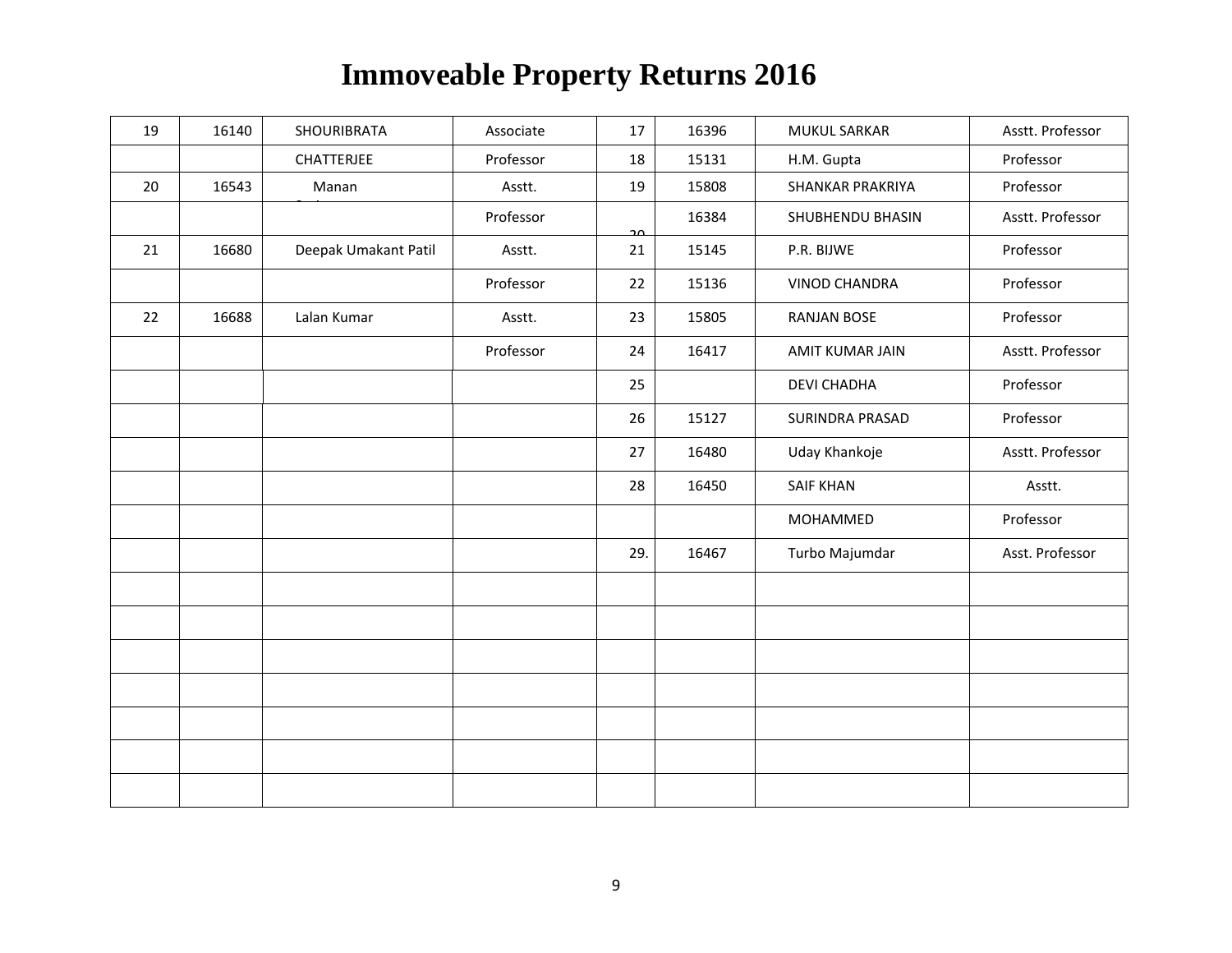|       |          | List of immovable property returns (Submitted) |                  | <b>Not submitted</b> |          |                         |                  |  |  |
|-------|----------|------------------------------------------------|------------------|----------------------|----------|-------------------------|------------------|--|--|
|       |          | <b>H.U.S.S.</b>                                |                  |                      |          | <b>H.U.S.S.</b>         |                  |  |  |
| S.No. | Emp.Code | Emp. Name                                      | Designation      | S.No.                | Emp.Code | Emp. Name               | Designation      |  |  |
| 1.    | 16584    | Saptarshi Mukherjee                            | Asstt.           | $\mathbf{1}$         | 16442    | <b>NAVEEN THAYYIL</b>   | Asstt.           |  |  |
|       |          |                                                | Professor        |                      |          | KAMALUDDIN              | Professor        |  |  |
| 2.    | 16327    | <b>BIJOY H.BORUAH</b>                          | Professor        | $\overline{2}$       | 15573    | <b>AMRIT SRINIVASAN</b> | Professor        |  |  |
| 3.    | 16433    | Sourabh Bikas Paul                             | Asstt. Professor | $\overline{3}$       | 16249    | FARHANA IBRAHIM         | Asstt.           |  |  |
| 4.    | 16054    | <b>KAMLESH SINGH</b>                           | Associate        |                      |          |                         | Professor        |  |  |
|       |          |                                                | Professor        | 4                    | 16311    | SARBESWAR SAHOO         | Asstt.           |  |  |
| 5.    | 16081    | PURNIMA SINGH                                  | Professor        |                      |          |                         | Professor        |  |  |
| 6.    | 16204    | PRITHA CHANDRA                                 | Asstt.           | 5                    | 16334    | DEBASIS MONDAL          | Asstt. Professor |  |  |
|       |          |                                                | Professor        | 6                    | 16216    | AMBUJ D. SAGAR          | Professor        |  |  |
| 7.    | 15738    | <b>RAVINDER KAUR</b>                           | Professor        | $\tau$               | 15167    | V. UPADHYAY             | Professor        |  |  |
|       |          |                                                |                  | 8                    | 15501    | RUKMINI BHAYA NAIR      | Professor        |  |  |
| 8.    | 16423    | DIVYA DWIVEDI                                  | Asstt.           | 9                    | 16238    | C.A.TOMY                | Professor        |  |  |
|       |          |                                                | Professor        | $10\,$               | 15998    | ANGELIE MULTANI         | Associate        |  |  |
| 9.    | 16441    | <b>UPASNA SHARMA</b>                           | Asstt.           |                      |          |                         | Professor        |  |  |
|       |          |                                                | Professor        | 11                   | 16336    | RICHA KUMAR             | Asstt. Professor |  |  |
| 10    | 16447    | RAJAKRISHNAN                                   | Asstt.           | 12                   | 16427    | PAROMA SANYAL           | Asstt. Professor |  |  |
|       |          | <b>RAJKUMAR</b>                                | Professor        | 13                   | 16494    | Simona                  | Asstt. Professor |  |  |
| 11.   | 16309    | <b>JAYAN JOSE</b>                              | Asstt.           | 14                   | 16433    | <b>SOURABH BIKAS</b>    | Asstt. Professor |  |  |
|       |          | <b>THOMAS</b>                                  | Professor        | 15                   | 16124    | <b>BHARATI PURI</b>     | Associate        |  |  |
| 12    | 16341    | Arjun Ghosh                                    | Asstt.           |                      |          |                         | Professor        |  |  |
|       |          |                                                | Professor        | 16                   | 16246    | <b>STUTI KHANNA</b>     | Asstt.           |  |  |
| 13.   | 16123    | <b>VIBHA ARORA</b>                             | Associate        |                      |          |                         | Professor        |  |  |
|       |          |                                                | Professor        | 17                   | 15718    | SANIL V.                | Professor        |  |  |
|       |          |                                                |                  |                      | 16341    | <b>ARJUN GHOSH</b>      | Asstt.           |  |  |
|       |          |                                                |                  | $18\,$               |          |                         | Professor        |  |  |
|       |          |                                                |                  | 19                   |          |                         |                  |  |  |
|       |          |                                                |                  | 20                   | 16341    | Ankush Aggarwal         | Asstt.           |  |  |
|       |          |                                                |                  |                      |          |                         | Professor        |  |  |
|       |          |                                                |                  | 21                   | 16344    | REETIKA KHERA           | Asstt.           |  |  |
|       |          |                                                |                  |                      |          |                         | Professor        |  |  |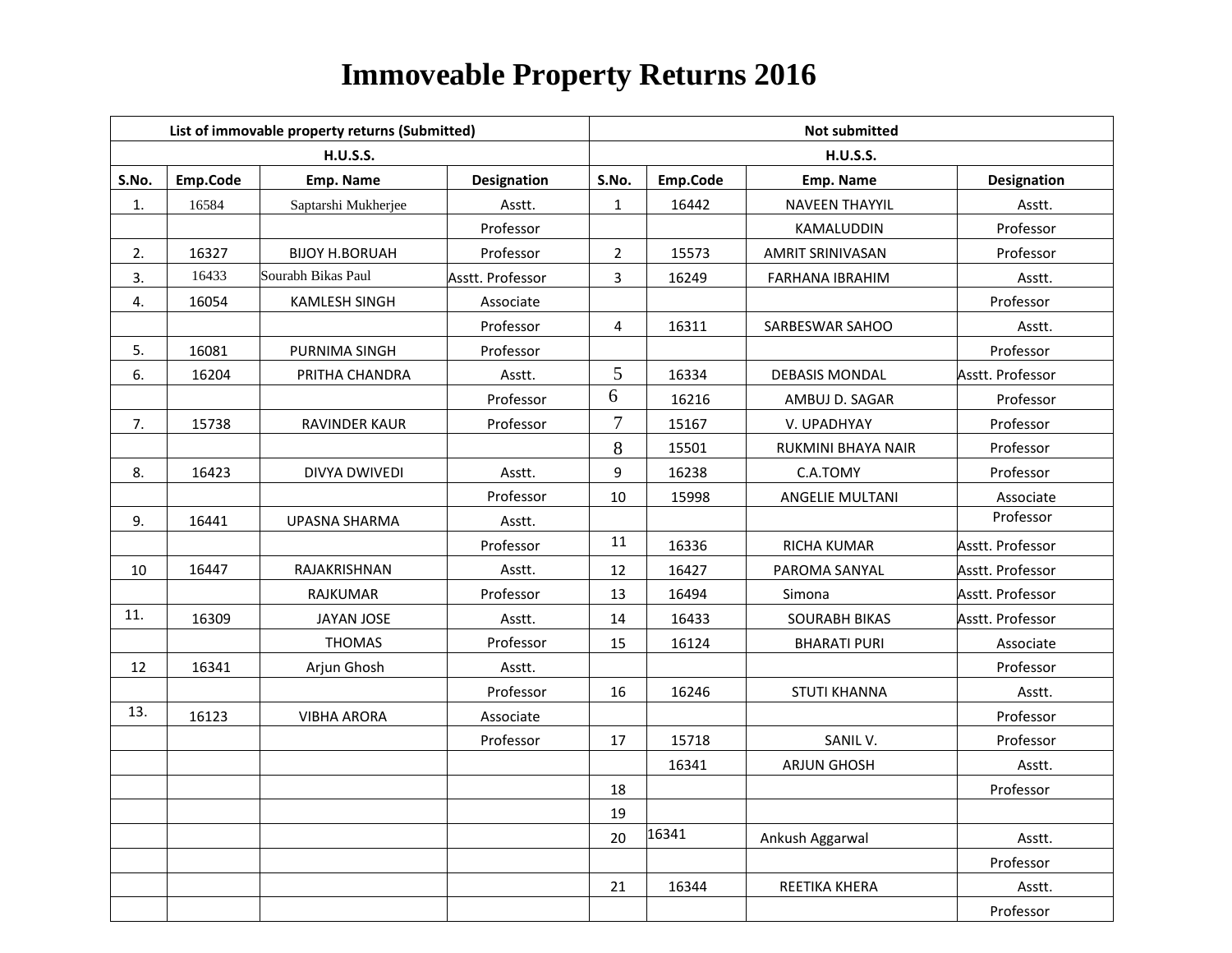|  |  | 22 | 16582 | Samar          | Asstt.    |
|--|--|----|-------|----------------|-----------|
|  |  |    |       |                | Professor |
|  |  | 23 | 16439 | ARUDRA VENKATA | Asstt.    |
|  |  |    |       |                | Professor |
|  |  |    |       |                |           |
|  |  |    |       |                |           |
|  |  |    |       |                |           |
|  |  |    |       |                |           |
|  |  |    |       |                |           |
|  |  |    |       |                |           |
|  |  |    |       |                |           |
|  |  |    |       |                |           |
|  |  |    |       |                |           |
|  |  |    |       |                |           |
|  |  |    |       |                |           |
|  |  |    |       |                |           |
|  |  |    |       |                |           |
|  |  |    |       |                |           |
|  |  |    |       |                |           |
|  |  |    |       |                |           |
|  |  |    |       |                |           |
|  |  |    |       |                |           |
|  |  |    |       |                |           |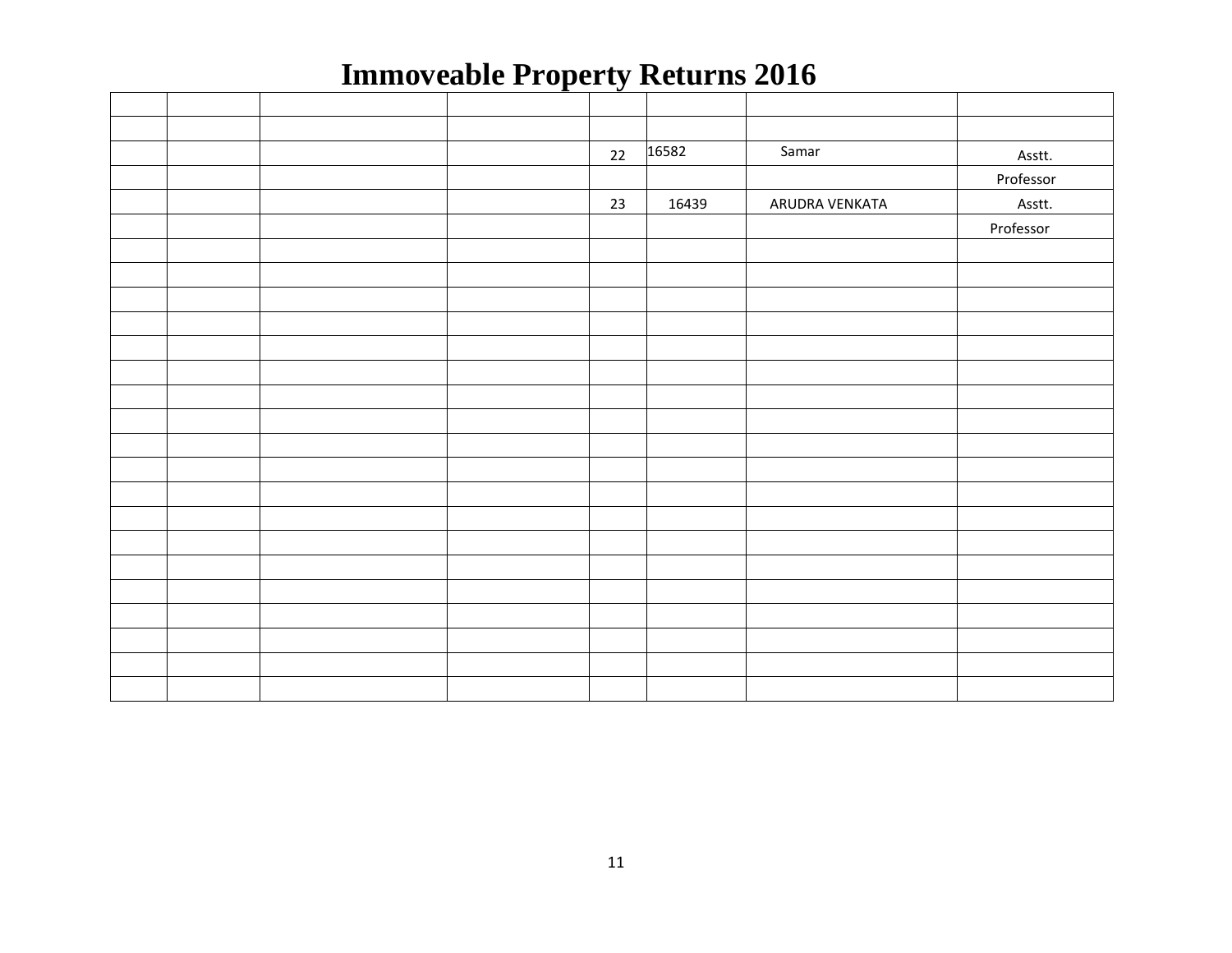|          |                             |                     | <b>Not submitted</b>                           |          |                        |                     |  |
|----------|-----------------------------|---------------------|------------------------------------------------|----------|------------------------|---------------------|--|
|          | D.M.S                       |                     |                                                |          | D.M.S                  |                     |  |
| Emp.Code | Emp. Name                   | <b>Designation</b>  | S.No                                           | Emp.Code | Emp. Name              | <b>Designation</b>  |  |
| 15624    | <b>SUSHIL</b>               | Professor           | $\mathbf{1}$                                   | 15619    | <b>KANIKA TANDON</b>   | Professor           |  |
| 16449    | JITENDRA MADAN              | Asstt. Professor    |                                                |          | <b>BHAL</b>            |                     |  |
| 16298    | SHVETA SINGH                | Asstt. Professor    | $\overline{2}$                                 | 15867    | <b>RAVI SHANKAR</b>    | Professor           |  |
| 16294    | <b>SURYA PRAKASH SINGH</b>  | Asstt. Professor    | 3                                              |          | Dr. P.Vigneshwara      | Asstt. Professor    |  |
| 16522    | Sanjay Dhir                 | Asstt. Professor    | 4                                              | 15526    | <b>HARISH CHAUDHRY</b> | Asstt. Professor    |  |
| 15623    | P.K.JAIN                    | Professor           | 5                                              | 16195    | <b>MAHIM SAGAR</b>     | Associate Professor |  |
| 15799    | <b>SURENDRA SINGH YADAV</b> | Professor           | 6                                              | 15785    | M.P. GUPTA             | Professor           |  |
| 16534    | Arpan Kumar Kar             | Asstt. Professor    |                                                |          |                        |                     |  |
| 16497    | Smita Kashiramka            | Asstt. Professor    |                                                |          |                        |                     |  |
| 16078    | SEEMA SHARMA                | Associate Professor |                                                |          |                        |                     |  |
| 16431    | SHUCHI SINHA                | Asstt. Professor    |                                                |          |                        |                     |  |
|          |                             |                     |                                                |          |                        |                     |  |
|          |                             |                     |                                                |          |                        |                     |  |
|          |                             |                     |                                                |          |                        |                     |  |
|          |                             |                     |                                                |          |                        |                     |  |
|          |                             |                     |                                                |          |                        |                     |  |
|          |                             |                     |                                                |          |                        |                     |  |
|          |                             |                     |                                                |          |                        |                     |  |
|          |                             |                     | List of immovable property returns (Submitted) |          |                        |                     |  |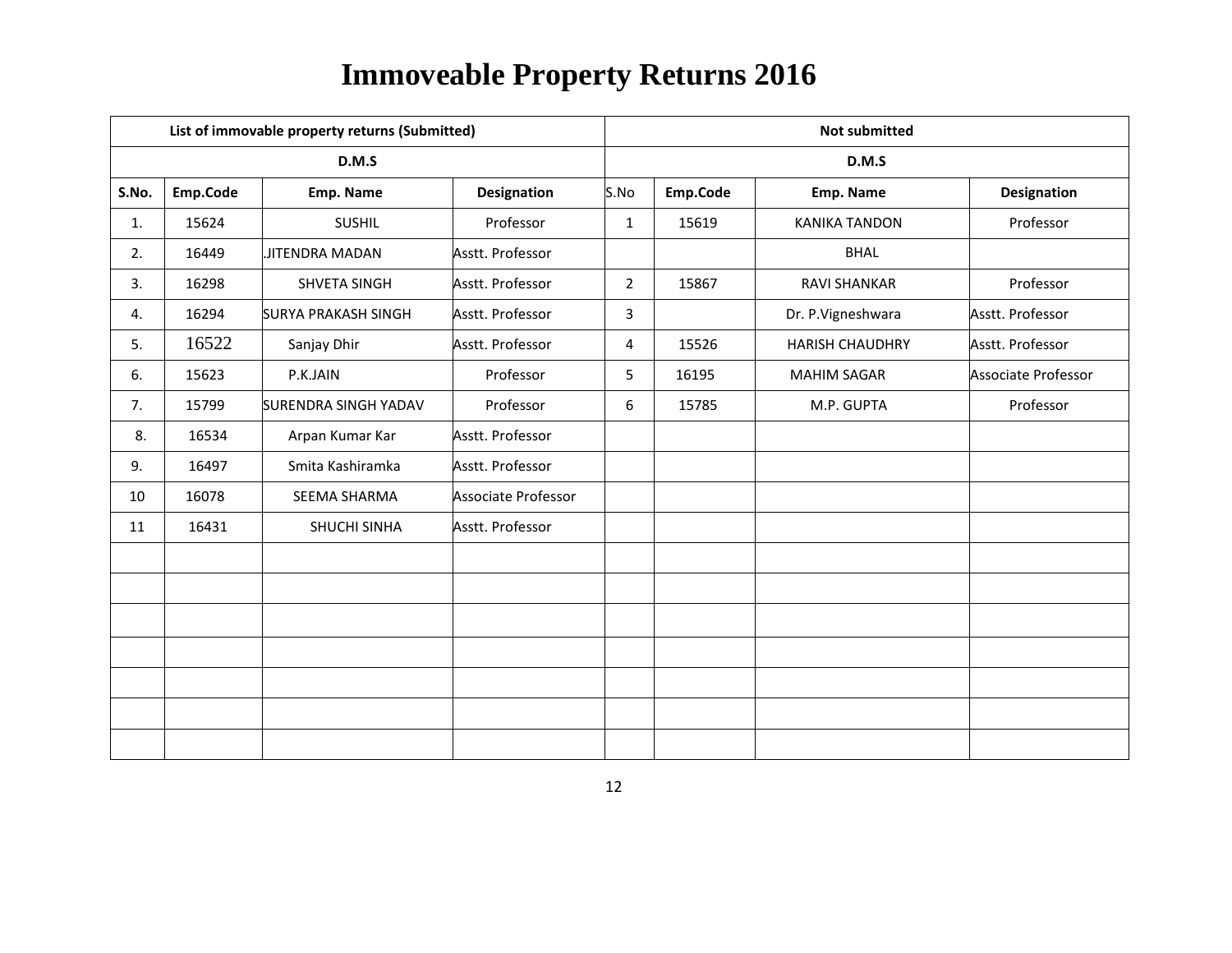|                |          | List of immovable property returns (Submitted) |                    |                | <b>Not submitted</b> |                       |                    |  |  |
|----------------|----------|------------------------------------------------|--------------------|----------------|----------------------|-----------------------|--------------------|--|--|
|                |          | <b>Mathematics</b>                             |                    |                |                      | <b>Mathematics</b>    |                    |  |  |
| S.No.          | Emp.Code | Emp. Name                                      | <b>Designation</b> | S.No.          | Emp.Code             | Emp. Name             | <b>Designation</b> |  |  |
| $\mathbf{1}$   | 15984    | S.DHARMARAJA                                   | Associate          | $\mathbf{1}$   | 15214                | A. TRIPATHI           | Associate          |  |  |
|                |          |                                                | Professor          |                |                      |                       | Professor          |  |  |
| $\overline{2}$ | 16438    | <b>AMIT</b>                                    | Asstt.             | $\overline{2}$ | 16210                | <b>MANI MEHRA</b>     | Asstt.             |  |  |
|                |          | PRIYADARSHI                                    | Professor          |                |                      |                       | Professor          |  |  |
| 3              | 16225    | V.V.K. SRINIVAS                                | Asstt.             | 3              | 15964                | <b>RAJENDRA KUMAR</b> | Professor          |  |  |
|                |          | <b>KUMAR</b>                                   | Professor          |                |                      | <b>SHARMA</b>         |                    |  |  |
|                | 16248    | RITUMONI SARMA                                 | Asstt.             | 4              | 15938                | <b>BHAWANI SANKAR</b> | Professor          |  |  |
|                |          |                                                | Professor          |                |                      | <b>PANDA</b>          |                    |  |  |
| 5              | 15509    | <b>SUBIMAN KUNDU</b>                           | Associate          | 5              | 15994                | <b>ANIMA NAGAR</b>    | Associate          |  |  |
|                |          |                                                | Professor          |                |                      |                       | Professor          |  |  |
| 6.             | 16047    | <b>KONIJETI</b>                                | Associate          | 6              | 16414                | SIVANANTHAN           | Asstt.             |  |  |
|                |          | SREENADH                                       | Professor          |                |                      | SAMPATH               | Professor          |  |  |
| $\overline{7}$ | 15992    | APARNA MEHRA                                   | Associate          |                |                      |                       |                    |  |  |
|                |          |                                                | Professor          | $\overline{7}$ | 16458                | Rupam Barman          | Professor          |  |  |
| 8              | 15839    | S.CHANDRA                                      | Associate          |                |                      |                       |                    |  |  |
|                |          | <b>SEKHARA RAO</b>                             | Professor          | 8              | 16436                | <b>HARISH KUMAR</b>   | Asstt.             |  |  |
|                |          |                                                |                    |                |                      |                       | Professor          |  |  |
|                |          |                                                |                    | 9              | 15852                | <b>NILADRI</b>        | Associate          |  |  |
|                |          |                                                |                    |                |                      | CHATTERJEE            | Professor          |  |  |
|                |          |                                                |                    | 10             | 16338                | ANURADHA SHARMA       | Asstt.             |  |  |
|                |          |                                                |                    |                |                      |                       | Professor          |  |  |
|                |          |                                                |                    | 12             | 15211                | <b>B. CHANDRA</b>     | Professor          |  |  |
|                |          |                                                |                    | 13             | 16437                | N.SHRAVAN KUMAR       | Asstt.             |  |  |
|                |          |                                                |                    |                |                      |                       | Professor          |  |  |
|                |          |                                                |                    |                |                      |                       |                    |  |  |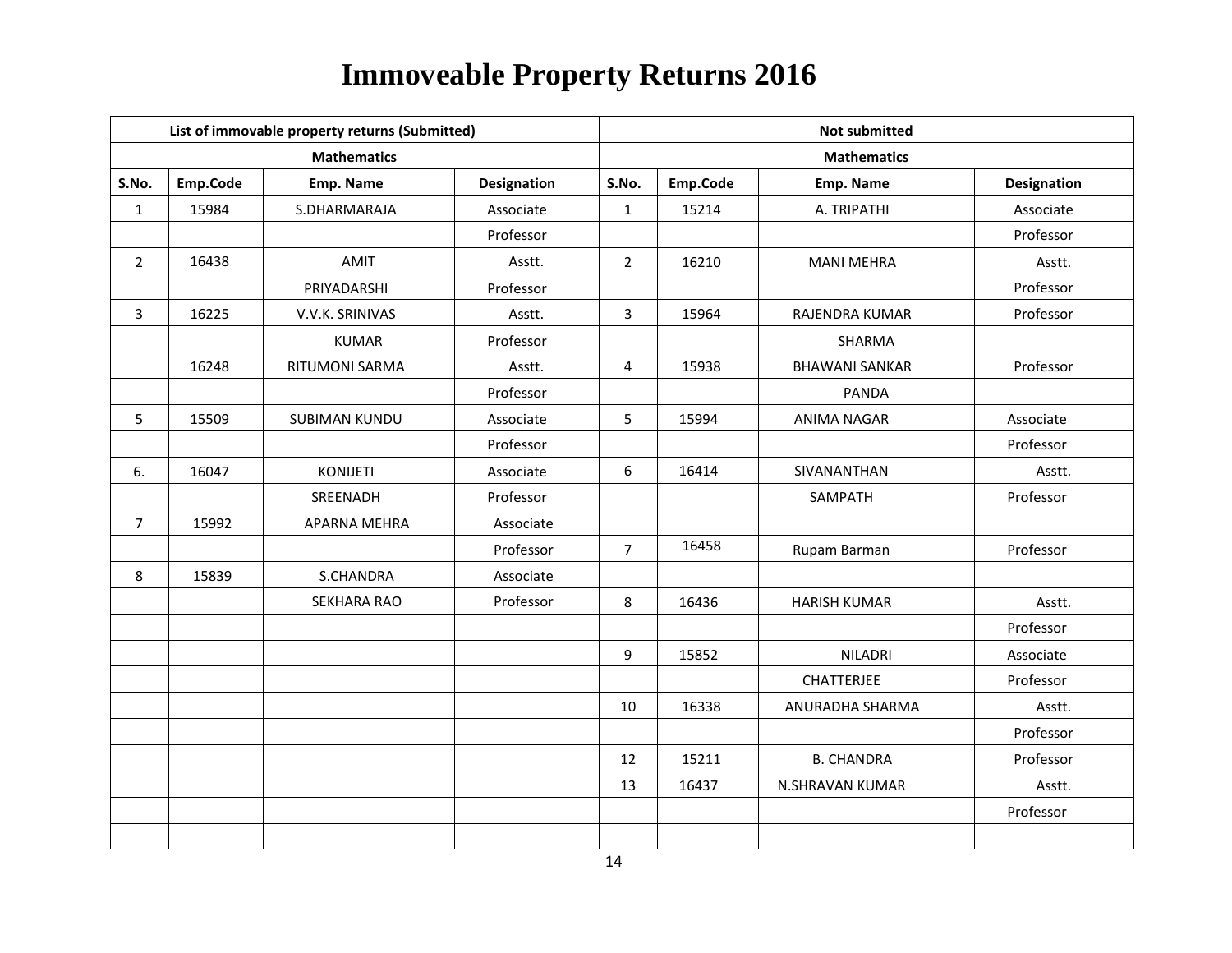|                |          | List of immovable property returns (Submitted) |                    |                |          | <b>Not submitted</b>          |             |
|----------------|----------|------------------------------------------------|--------------------|----------------|----------|-------------------------------|-------------|
|                |          | <b>Mechanical Engineering</b>                  |                    |                |          | <b>Mechanical Engineering</b> |             |
| S.No.          | Emp.Code | Emp. Name                                      | <b>Designation</b> | S.No.          | Emp.Code | Emp. Name                     | Designation |
| $\mathbf{1}$   | 15861    | SANGEETA KOHLI                                 | Professor          | $\mathbf{1}$   | 15936    | R.K.PANDEY                    | Associate   |
|                |          |                                                |                    |                |          |                               | Professor   |
| $\overline{2}$ | 16094    | SUBODH VASANT                                  | Associate          | $\overline{2}$ | 16096    | <b>MAKARAND</b>               | Associate   |
|                |          | <b>MODAK</b>                                   | Professor          |                |          | SHRIKRISHNA                   | Professor   |
| $\overline{3}$ | 15511    | ANOOP CHAWLA                                   | Professor          |                |          | KULKARNI                      |             |
|                |          |                                                |                    | $\overline{3}$ | 16273    | <b>VIPUL JAIN</b>             | Asstt.      |
| 4.             | 16275    | <b>NOMESH</b>                                  | Asstt.             |                |          |                               | Professor   |
|                |          | <b>BHOJ KUMAR BOLIA</b>                        | Professor          | $\overline{4}$ | 16302    | <b>SUBHRA DATTA</b>           | Asstt.      |
| 5              | 16508    | Dr. Devendra Dubey                             | Asstt.             |                |          |                               | Professor   |
|                |          |                                                | Professor          | 5              | 15528    | <b>SUNIL PANDEY</b>           | Professor   |
| 6              | 15745    | <b>SANJEEV JAIN</b>                            | Professor          |                |          |                               |             |
| $\overline{7}$ | 15251    | S.R. KALE                                      | Professor          | 6              | 15747    | <b>ANJAN RAY</b>              | Professor   |
| 8              | 16020    | A.K.DARPE                                      | Professor          | $\overline{7}$ |          |                               |             |
| 9              | 16009    | Bahni Ray                                      | Asstt.             |                |          |                               |             |
|                |          |                                                | Professor          | 8              | 16283    | T.K.Kundra                    | Emritus     |
|                |          |                                                |                    |                |          |                               | Professor   |
|                |          |                                                |                    | 9              | 15748    | P.VENKATESWARA                | Professor   |
|                |          |                                                |                    |                |          | <b>RAO</b>                    |             |
|                |          |                                                |                    | 10             | 15847    | <b>NARESH</b>                 | Professor   |
|                |          |                                                |                    |                |          | <b>BHATNAGAR</b>              |             |
|                |          |                                                |                    | 11             | 15772    | P.V.MADHUSUDHAN               | Professor   |
|                |          |                                                |                    |                |          | <b>RAO</b>                    |             |
|                |          |                                                |                    | 12             | 16179    | <b>SUNIL JHA</b>              | Associate   |
|                |          |                                                |                    |                |          |                               | Professor   |
|                |          |                                                |                    | 13             | 16202    | SUDARSAN GHOSH                | Associate   |
|                |          |                                                |                    |                |          |                               | Professor   |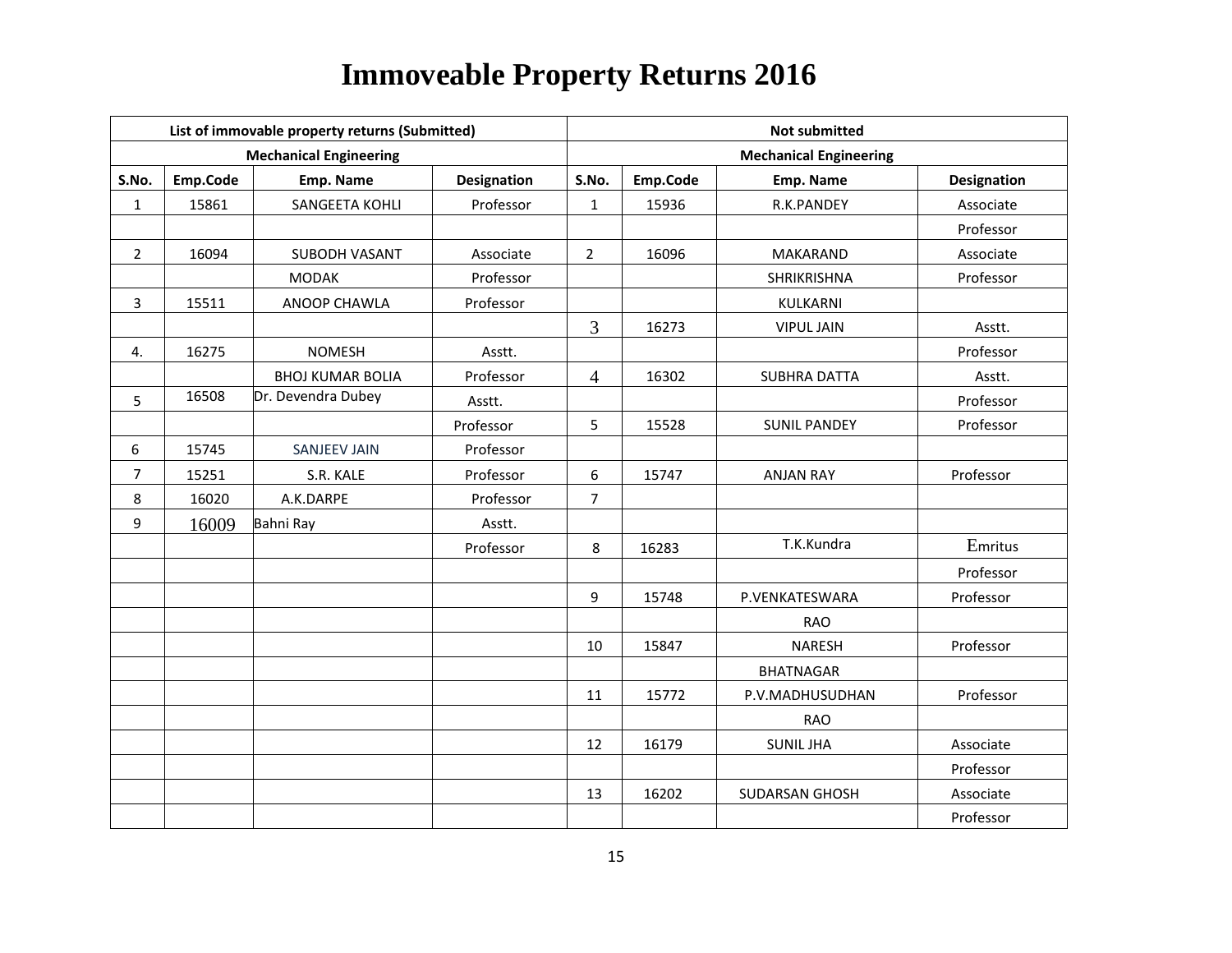|  |  | 14 | 16243 | <b>HARISH HIRANI</b>    | Associate        |
|--|--|----|-------|-------------------------|------------------|
|  |  |    |       |                         | Professor        |
|  |  | 15 | 15243 | <b>KSHITIJ GUPTA</b>    | Professor        |
|  |  | 16 | 16235 | <b>B.</b>               | Asstt.           |
|  |  |    |       | PREMACHANDRAN           | Professor        |
|  |  | 17 | 16156 | Dr. Prabal Talukdar     | Asstt. Professor |
|  |  | 18 | 16019 | PULAK MOHAN             | Associate        |
|  |  |    |       | PANDEY                  | Professor        |
|  |  |    | 15744 | P.M.V.SUBBARAO          | Professor        |
|  |  | 20 | 16103 | SIVANANDAM              | Associate        |
|  |  |    |       | ARAVINDAN               | Professor        |
|  |  | 21 | 15741 | SATINDER PAUL           | Professor        |
|  |  |    |       | SINGH                   |                  |
|  |  | 22 | 15252 | S.G. DESHMUKH           | Professor        |
|  |  | 23 | 15737 | M.R. RAVI               | Professor        |
|  |  | 24 | 15848 | DIGAVALLI RAVI          | Professor        |
|  |  |    |       | <b>KUMAR</b>            |                  |
|  |  | 25 | 15237 | <b>ANAND DEV GUPTA</b>  | Associate        |
|  |  | 26 | 16354 | <b>AMIT GUPTA</b>       | Asstt. Professor |
|  |  | 27 | 15760 | <b>SUDIPTO</b>          | Professor        |
|  |  | 28 |       | <b>MUKHERJEE</b>        |                  |
|  |  | 29 | 15739 | <b>SUBIR KUMAR SAHA</b> | Professor        |
|  |  | 30 | 15232 | <b>KIRAN SETH</b>       | Professor        |
|  |  | 31 | 16147 | <b>JAYANTA KUMAR</b>    | Professor        |
|  |  |    |       | <b>DUTT</b>             |                  |
|  |  | 32 |       | Shashidgar Kandarajan   | Inspire faculty  |
|  |  | 33 | 16473 | Supreet Singh Bahga     | Asstt.           |
|  |  |    |       |                         | Professor        |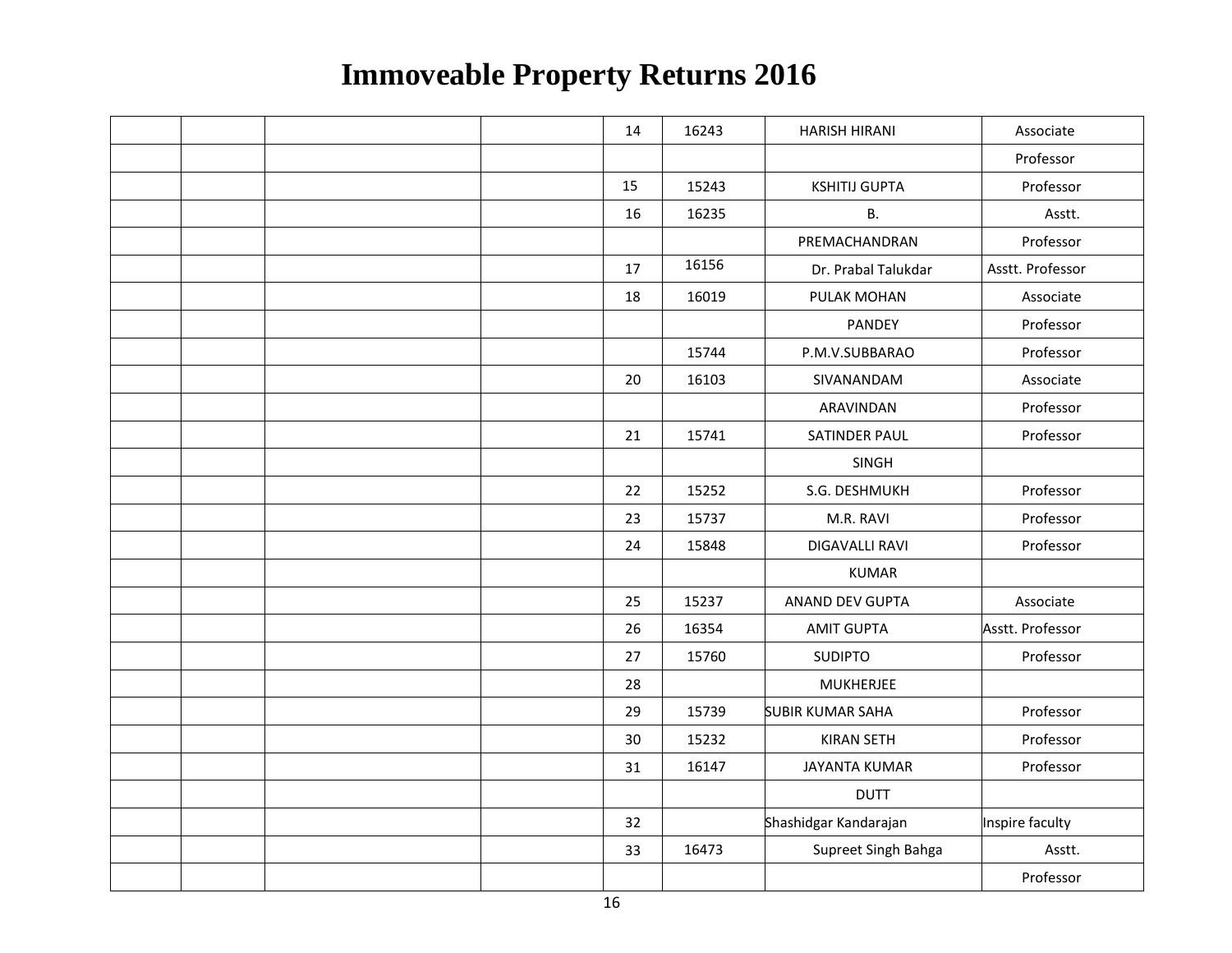|                  |          | List of immovable property returns (Submitted) |                    | <b>Not submitted</b> |          |                        |                    |  |  |
|------------------|----------|------------------------------------------------|--------------------|----------------------|----------|------------------------|--------------------|--|--|
|                  |          | <b>Physics</b>                                 |                    |                      |          | <b>Physics</b>         |                    |  |  |
| S.No.            | Emp.Code | Emp. Name                                      | <b>Designation</b> | S.No.                | Emp.Code | Emp. Name              | <b>Designation</b> |  |  |
| $\mathbf{1}$     | 15871    | <b>PANKAJ</b>                                  | Professor          | $\mathbf{1}$         | 15796    | VARSHA BANERJEE        | Associate          |  |  |
|                  |          | SRIVASTAVA                                     |                    |                      |          |                        | Professor          |  |  |
| $\overline{2}$   | 16044    | SANTANU GHOSH                                  | Associate          | $2^{\circ}$          | 16018    | AMRUTA MISHRA          | Associate          |  |  |
|                  |          |                                                | Professor          |                      |          |                        | Professor          |  |  |
| $\mathbf{3}$     | 16412    | PRANABA KISHOR                                 | Asstt.             | 3                    | 16144    | RAJENDRA SINGH         | Associate          |  |  |
|                  |          | <b>MUDULI</b>                                  | Professor          |                      |          |                        | Professor          |  |  |
| 4                | 15962    | HITENDRA KUMAR                                 | Associate          | 4                    | 15537    | G.B. REDDY             | Professor          |  |  |
|                  |          | <b>MALIK</b>                                   | Professor          | 5                    | 15969    | P.SENTHILKUMARAN       | Professor          |  |  |
| 5                | 16632    | Bhaskar Kanseri                                | Asstt. Professor   | 6                    | 16409    | V.RAVISHANKAR          | Professor          |  |  |
| $\boldsymbol{6}$ | 16532    | Sujin B Babu                                   | Asstt. Professor   |                      |          |                        |                    |  |  |
|                  |          |                                                |                    | 8                    | 15285    | <b>AJIT KUMAR</b>      | Professor          |  |  |
|                  |          |                                                |                    | 9                    | 15292    | <b>BODH RAJ</b>        | Professor          |  |  |
|                  |          |                                                |                    | 10                   | 15742    | JOBY JOSEPH            | Professor          |  |  |
|                  |          |                                                |                    | 11                   | 16088    | <b>NEERAJ KHARE</b>    | Professor          |  |  |
|                  |          |                                                |                    | 12                   | 15294    | A.K. SHUKLA            | Associate          |  |  |
|                  |          |                                                |                    |                      |          |                        | Professor          |  |  |
|                  |          |                                                |                    | 13                   | 16050    | <b>GADDAM VIJAYA</b>   | Associate          |  |  |
|                  |          |                                                |                    |                      |          | PRAKASH                | Professor          |  |  |
|                  |          |                                                |                    | 14                   | 16057    | <b>JITENDRA PRATAP</b> | Associate          |  |  |
|                  |          |                                                |                    |                      |          | SINGH                  | Professor          |  |  |
|                  |          |                                                |                    | 15                   | 16487    | Pintu Das              | Asstt.             |  |  |
|                  |          |                                                |                    |                      |          |                        | Professor          |  |  |
|                  |          |                                                |                    | 16                   | 15298    | R.K. VARSHNEY          | Associate          |  |  |
|                  |          |                                                |                    |                      |          |                        | Professor          |  |  |
|                  |          |                                                |                    | 17                   | 15295    | <b>B.D. GUPTA</b>      | Professor          |  |  |
|                  |          |                                                |                    | 18                   | 15281    | H.C. GUPTA             | Professor          |  |  |
|                  |          |                                                |                    | 19                   | 16125    | SANKALPA GHOSH         | Associate          |  |  |
|                  |          |                                                |                    | 20                   | 15283    | D.K. PANDYA            | Professor          |  |  |
|                  |          |                                                |                    | 21                   | 15287    | <b>ARUN KUMAR</b>      | Professor          |  |  |
|                  |          |                                                |                    | 22                   | 15291    | R.K. SONI              | Professor          |  |  |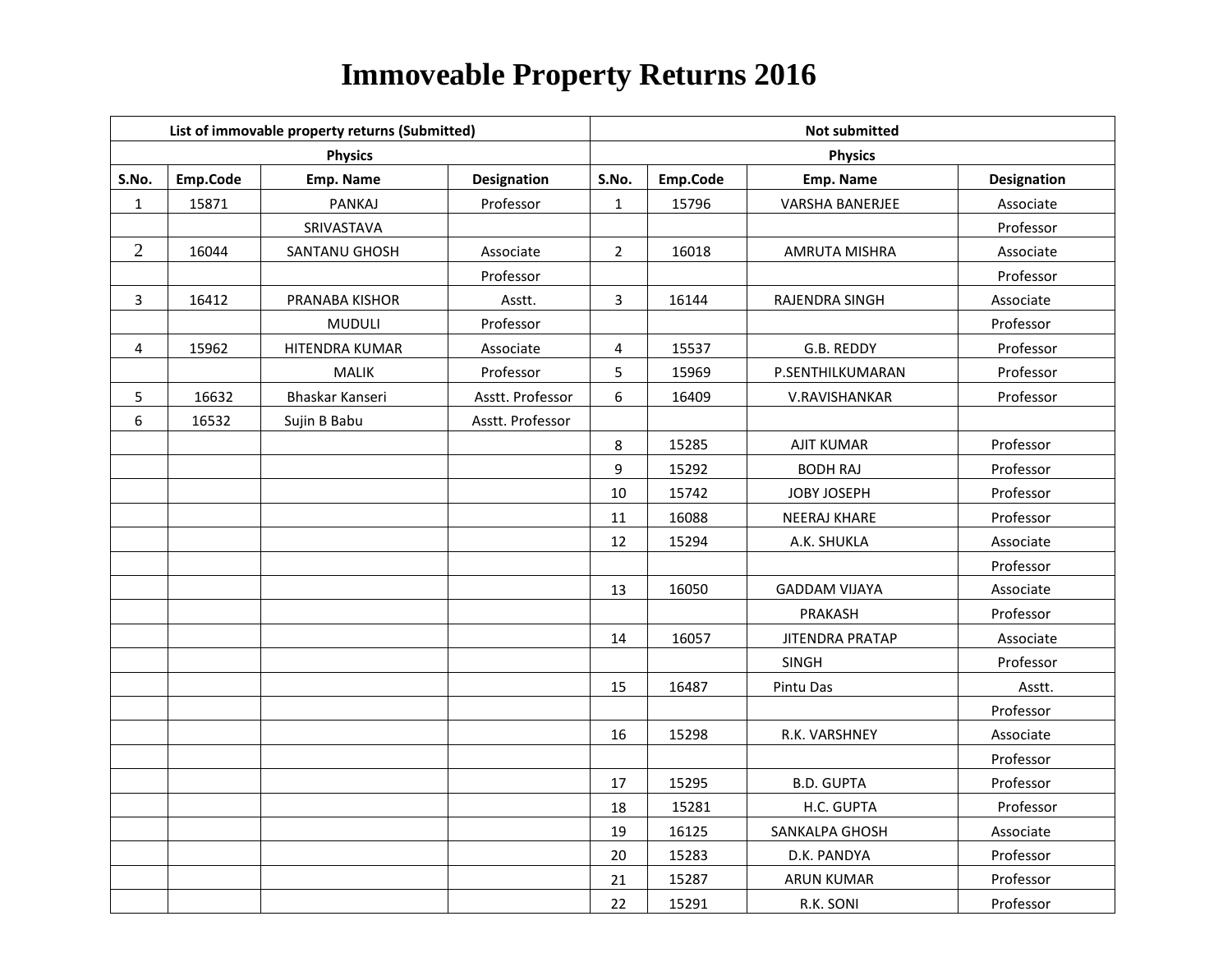|  |  | 23 | 15282 | B.P. PAL             | Professor        |
|--|--|----|-------|----------------------|------------------|
|  |  | 24 | 15935 | <b>SUJEET</b>        | Professor        |
|  |  |    |       | CHAUDHARY            |                  |
|  |  | 25 | 16430 | V.D. VANKAR          | Professor        |
|  |  | 26 | 15284 | K. THYAGARAJAN       | Professor        |
|  |  | 27 | 15293 | R.D. TAREY           | Associate        |
|  |  |    |       |                      | Professor        |
|  |  | 28 |       | <b>DALIP SINGH</b>   | Professor        |
|  |  |    |       | <b>MEHTA</b>         |                  |
|  |  | 29 | 15296 | M.R. SHENOY          | Professor        |
|  |  |    |       |                      |                  |
|  |  | 30 | 16038 | <b>ALOKA SINHA</b>   | Associate        |
|  |  |    |       |                      | Professor        |
|  |  | 31 | 16385 | <b>KEDAR</b>         | Asstt.           |
|  |  |    |       | <b>BHALCHANDRA</b>   | Professor        |
|  |  |    |       | KHARE                |                  |
|  |  | 32 | 15648 | RATANAMALA           | Professor        |
|  |  |    |       | CHATTERJEE           |                  |
|  |  | 33 | 16429 | AMARTYA              | Asstt.           |
|  |  |    |       | SENGUPTA             | Professor        |
|  |  | 34 | 15290 | MUKESH CHANDER       | Associate        |
|  |  |    |       |                      | Professor        |
|  |  | 35 | 15289 | ANURAG SHARMA        | Professor        |
|  |  | 36 | 16601 | Saswata Bhattacharya | Asstt. Professor |
|  |  |    |       |                      |                  |
|  |  |    |       |                      |                  |
|  |  |    |       |                      |                  |
|  |  |    |       |                      |                  |
|  |  |    |       |                      |                  |
|  |  |    |       |                      |                  |
|  |  |    |       |                      |                  |
|  |  |    |       |                      |                  |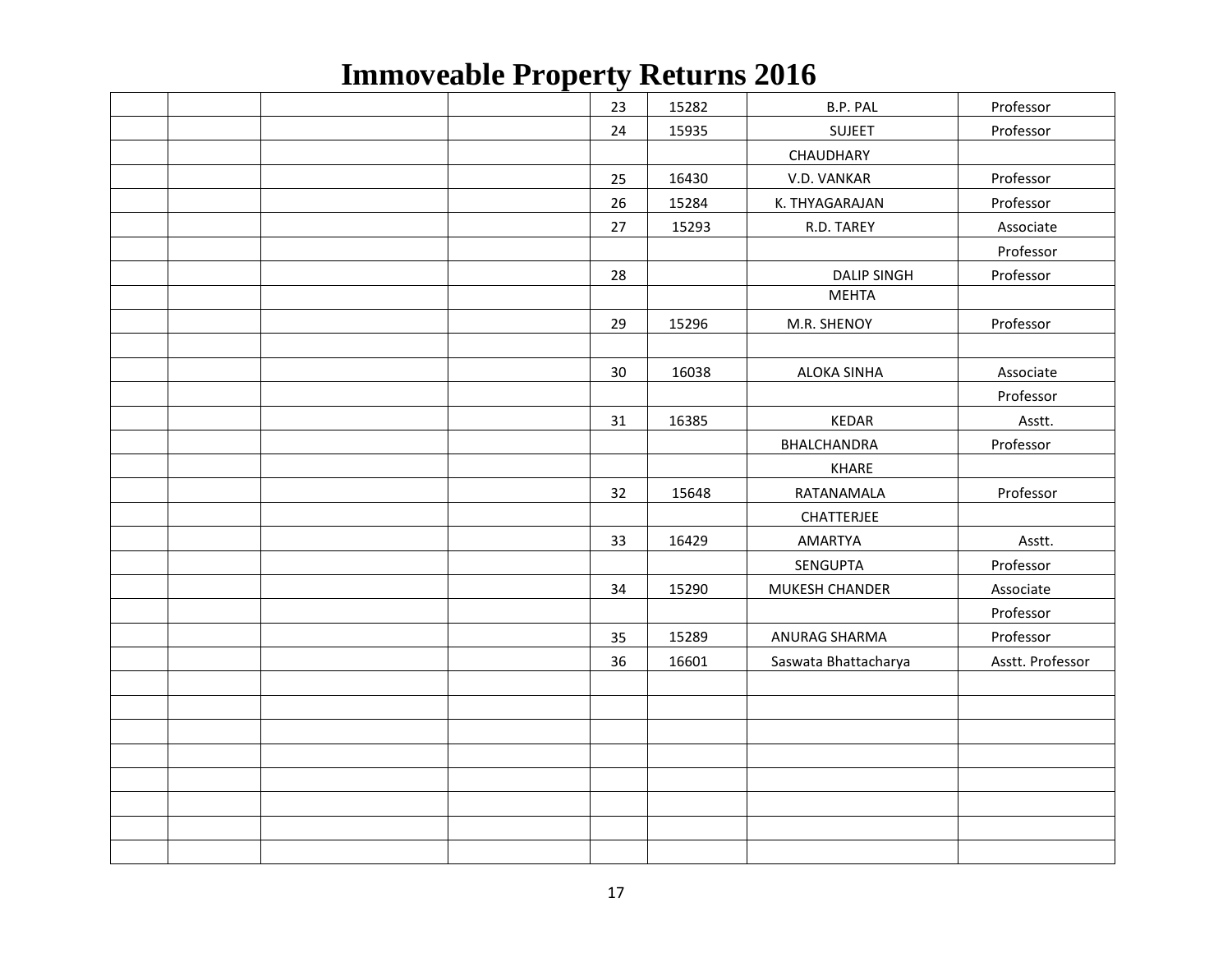|                |          | List of immovable property returns (Submitted) |             | <b>Not submitted</b> |          |                           |                    |  |
|----------------|----------|------------------------------------------------|-------------|----------------------|----------|---------------------------|--------------------|--|
|                |          | <b>Textile Technology</b>                      |             |                      |          | <b>Textile Technology</b> |                    |  |
| S.No.          | Emp.Code | Emp. Name                                      | Designation | S.No.                | Emp.Code | Emp. Name                 | <b>Designation</b> |  |
| 1.             | 15335    | R. CATTOPADHYAY                                | Professor   | $\mathbf{1}$         | 15329    | <b>V.K. KOTHARI</b>       | <b>Emeritus</b>    |  |
| 2.             | 16305    | <b>BHANU NANDAN</b>                            | Asstt.      |                      |          |                           | Professor          |  |
|                |          |                                                | Professor   | $\overline{2}$       | 15333    | S.M. ISHTIAQUE            | Professor          |  |
| 3 <sub>1</sub> | 16320    | RAJIV K.                                       | Asstt.      | $\overline{3}$       | 15633    | <b>B.K.BEHERA</b>         | Professor          |  |
|                |          | SRIVASTAVA                                     | Professor   | $\overline{4}$       | 15722    | <b>BHUVANESH GUPTA</b>    | Professor          |  |
| 4.             | 15768    | <b>DEEPTI GUPTA</b>                            | Professor   | 5.                   | 16211    | <b>SOURABH GHOSH</b>      | Associate          |  |
| 5.             | 16201    | ABHIJIT                                        | Associate   |                      |          |                           | Professor          |  |
|                |          | MUJUMDAR                                       | Professor   | 6                    |          |                           |                    |  |
| 6.             | 15849    | R.ALAGIRUSAMY                                  | Professor   | $\overline{7}$       | 15787    | R.S. RENGASAMY            | Professor          |  |
| 7.             | 15966    | <b>APURBA DAS</b>                              | Professor   | 8                    | 15862    | <b>MANJEET JASSAL</b>     | Professor          |  |
| 8.             | 16205    | <b>AMIT RAWAL</b>                              | Associate   | 9                    | 15873    | MANGALA JOSHI             | Professor          |  |
|                |          |                                                | Professor   | 10                   | 16180    | <b>BHUPENDRA SINGH</b>    | Associate          |  |
|                |          |                                                |             |                      |          | <b>BUTOLA</b>             | Professor          |  |
|                |          |                                                |             | 11                   | 16232    | SAMRAT                    | Associate          |  |
|                |          |                                                |             |                      |          | <b>MUKHOPADHYAY</b>       | Professor          |  |
|                |          |                                                |             | 12                   | 16214    | DIPAYAN DAS               | Associate          |  |
|                |          |                                                |             |                      |          |                           | <b>Professor</b>   |  |
|                |          |                                                |             | 13                   | 15334    | <b>KUSHAL SEN</b>         | Professor          |  |
|                |          |                                                |             |                      |          |                           |                    |  |
|                |          |                                                |             | 14                   | 15716    | <b>ASHWINI K.</b>         | Professor          |  |
|                |          |                                                |             |                      |          | AGRAWAL                   |                    |  |
|                |          |                                                |             |                      |          |                           |                    |  |
|                |          |                                                |             |                      |          |                           |                    |  |
|                |          |                                                |             |                      |          |                           |                    |  |
|                |          |                                                |             |                      |          |                           |                    |  |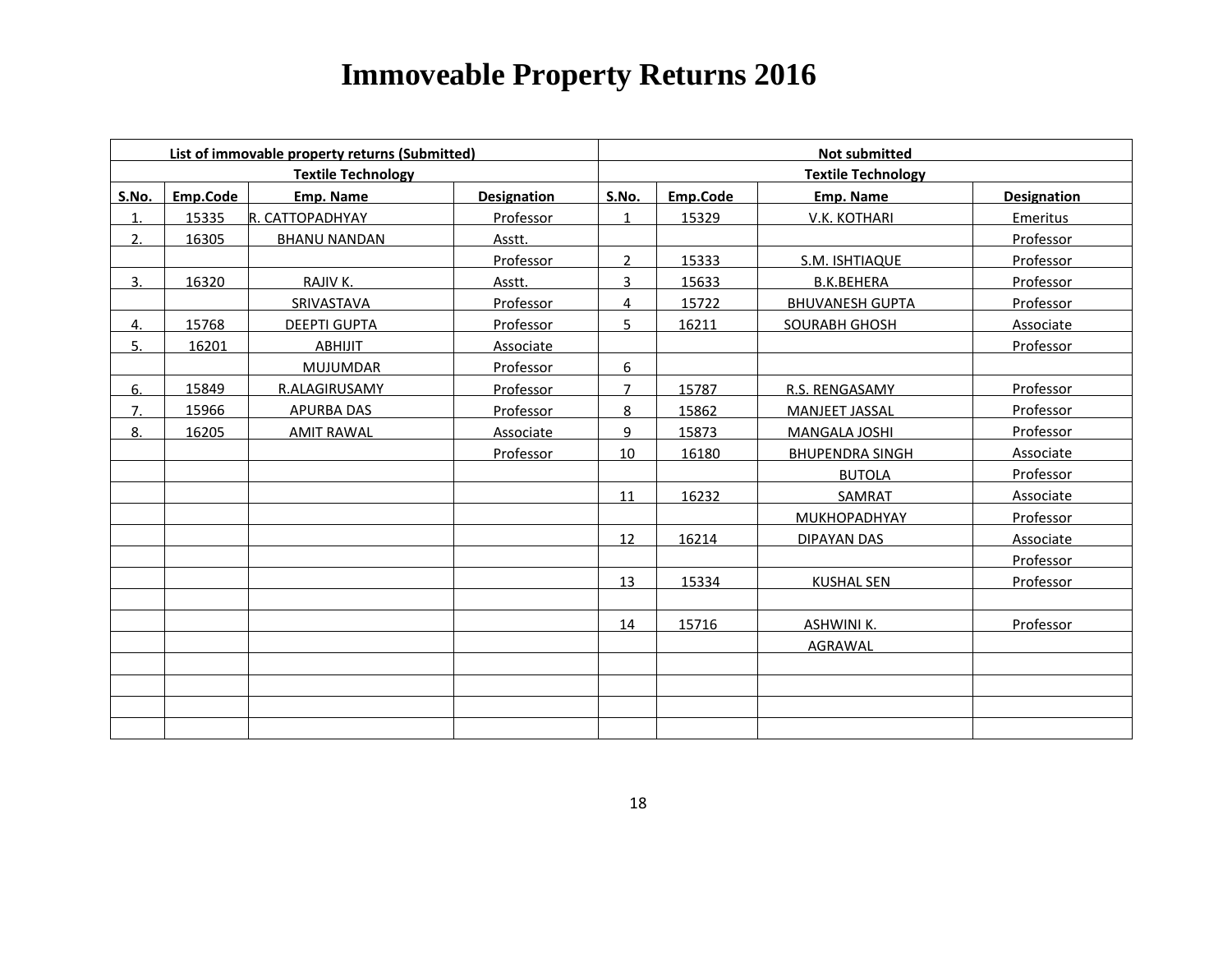|                |          | List of immovable property returns (Submitted) |                    | <b>Not submitted</b> |          |                      |                  |  |
|----------------|----------|------------------------------------------------|--------------------|----------------------|----------|----------------------|------------------|--|
|                |          | <b>C.A.R.E.</b>                                |                    |                      |          | <b>C.A.R.E.</b>      |                  |  |
| S.No.          | Emp.Code | Emp. Name                                      | <b>Designation</b> | S.No.                | Emp.Code | Emp. Name            | Designation      |  |
| $\mathbf{1}$   | 15041    | S.K.KOUL                                       | Professor          | 1                    | 15038    | SUDHIR CHANDRA       | Professor        |  |
| $\overline{2}$ | 15820    | <b>ARUN KUMAR</b>                              | Professor          | $\overline{2}$       | 16110    | <b>MANISH SHARMA</b> | Assoc. Professor |  |
|                |          |                                                |                    | 3                    | 16063    | MAHESH P. ABEGAONKAR | Assoc. Professor |  |
|                |          |                                                |                    | 4                    | 15040    | <b>B.S. PANWAR</b>   | Professor        |  |
|                |          |                                                |                    | 5                    | 15854    | <b>ANANJAN BASU</b>  | Professor        |  |
|                |          |                                                |                    | 6                    | 15039    | RAJENDAR BAHL        | Professor        |  |
|                |          |                                                |                    | $\overline{7}$       | 15045    | <b>SUNEET TULI</b>   | Professor        |  |
|                |          |                                                |                    | 8                    | 15975    | Monika Aggarwal      | Assoc. Prof      |  |
|                |          |                                                |                    | 9                    | 16569    | Samresh Das          | Asstt. Prof.     |  |
|                |          |                                                |                    |                      |          |                      |                  |  |
|                |          |                                                |                    |                      |          |                      |                  |  |
|                |          |                                                |                    |                      |          |                      |                  |  |
|                |          |                                                |                    |                      |          |                      |                  |  |
|                |          |                                                |                    |                      |          |                      |                  |  |
|                |          |                                                |                    |                      |          |                      |                  |  |
|                |          |                                                |                    |                      |          |                      |                  |  |
|                |          |                                                |                    |                      |          |                      |                  |  |
|                |          |                                                |                    |                      |          |                      |                  |  |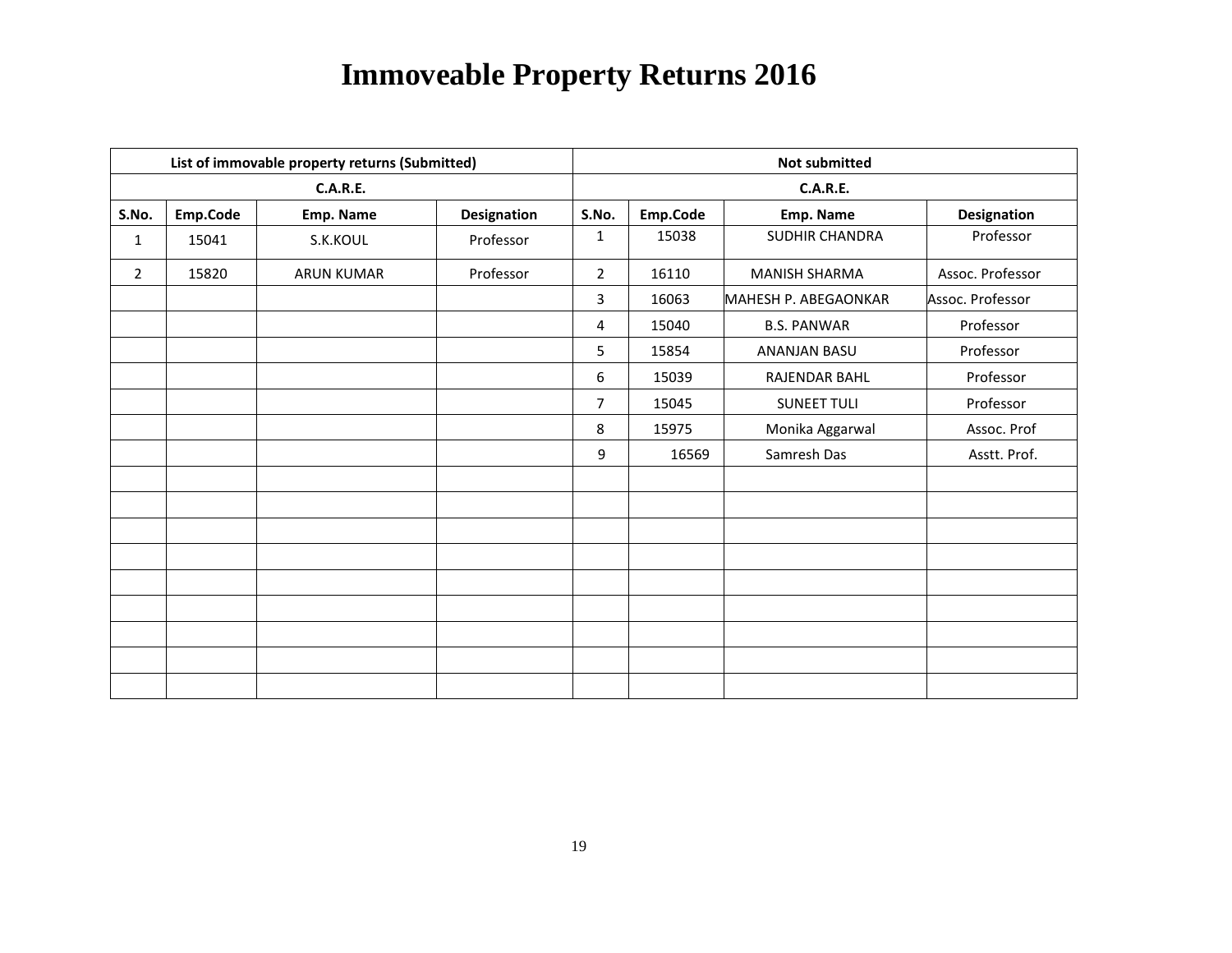|       |          | List of immovable property returns (Submitted) |             | <b>Not submitted</b> |          |                      |              |  |  |
|-------|----------|------------------------------------------------|-------------|----------------------|----------|----------------------|--------------|--|--|
|       |          | <b>C.A.S.</b>                                  |             |                      |          | C.A.S                |              |  |  |
| S.No. | Emp.Code | Emp. Name                                      | Designation | S.No.                | Emp.Code | Emp. Name            | Designation  |  |  |
| 1.    | 16308    | <b>SAGNIK DEY</b>                              | Asstt.      | $\mathbf{1}$         | 15053    | <b>U.C. MOHANTY</b>  | Professor    |  |  |
|       |          |                                                | Professor   | $\overline{2}$       | 15076    | <b>SUSHIL KUMAR</b>  | Emeritus     |  |  |
| 2.    | 16401    | <b>VIMLESH PANT</b>                            | Asstt.      |                      |          | <b>DASH</b>          | Professor    |  |  |
|       |          |                                                | Professor   | 3                    | 15059    | R.C. RAGHAVA         | $S.S.O.-I$   |  |  |
| 3.    | 15055    | <b>MAITHILI SHARAN</b>                         | Professor   | $\overline{4}$       | 15057    | PRAMILA GOEL         | Professor    |  |  |
|       |          |                                                |             | 5                    | 15062    | <b>POORNIMA</b>      | $S.S.O.-I$   |  |  |
|       |          |                                                |             |                      |          | AGARWAL              |              |  |  |
|       |          |                                                |             | 6                    | 15061    | A.D. RAO             | Professor    |  |  |
|       |          |                                                |             | $\overline{7}$       | 16403    | SAROJ KANTA          | Asstt.       |  |  |
|       |          |                                                |             |                      |          | <b>MISHRA</b>        | Professor    |  |  |
|       |          |                                                |             | 8                    | 15065    | <b>MANJU MOHAN</b>   | Professor    |  |  |
|       |          |                                                |             | 9                    | 16168    | <b>KRISHNA MIRLE</b> | Associate    |  |  |
|       |          |                                                |             |                      |          | <b>ACHUTARAO</b>     | Professor    |  |  |
|       |          |                                                |             | 10                   | 16308    | Sagnik Dey           | Asstt. Prof. |  |  |
|       |          |                                                |             | 11                   | 16446    | <b>DILIP GANGULY</b> | Asstt.       |  |  |
|       |          |                                                |             |                      |          |                      | Professor    |  |  |
|       |          |                                                |             | 12                   | 15051    | O.P. SHARMA          | Professor    |  |  |
|       |          |                                                |             | 13                   | 15060    | H.C. UPADHYAYA       | Associate    |  |  |
|       |          |                                                |             |                      |          |                      | Professor    |  |  |
|       |          |                                                |             |                      |          |                      |              |  |  |
|       |          |                                                |             |                      |          |                      |              |  |  |
|       |          |                                                |             |                      |          |                      |              |  |  |
|       |          |                                                |             |                      |          |                      |              |  |  |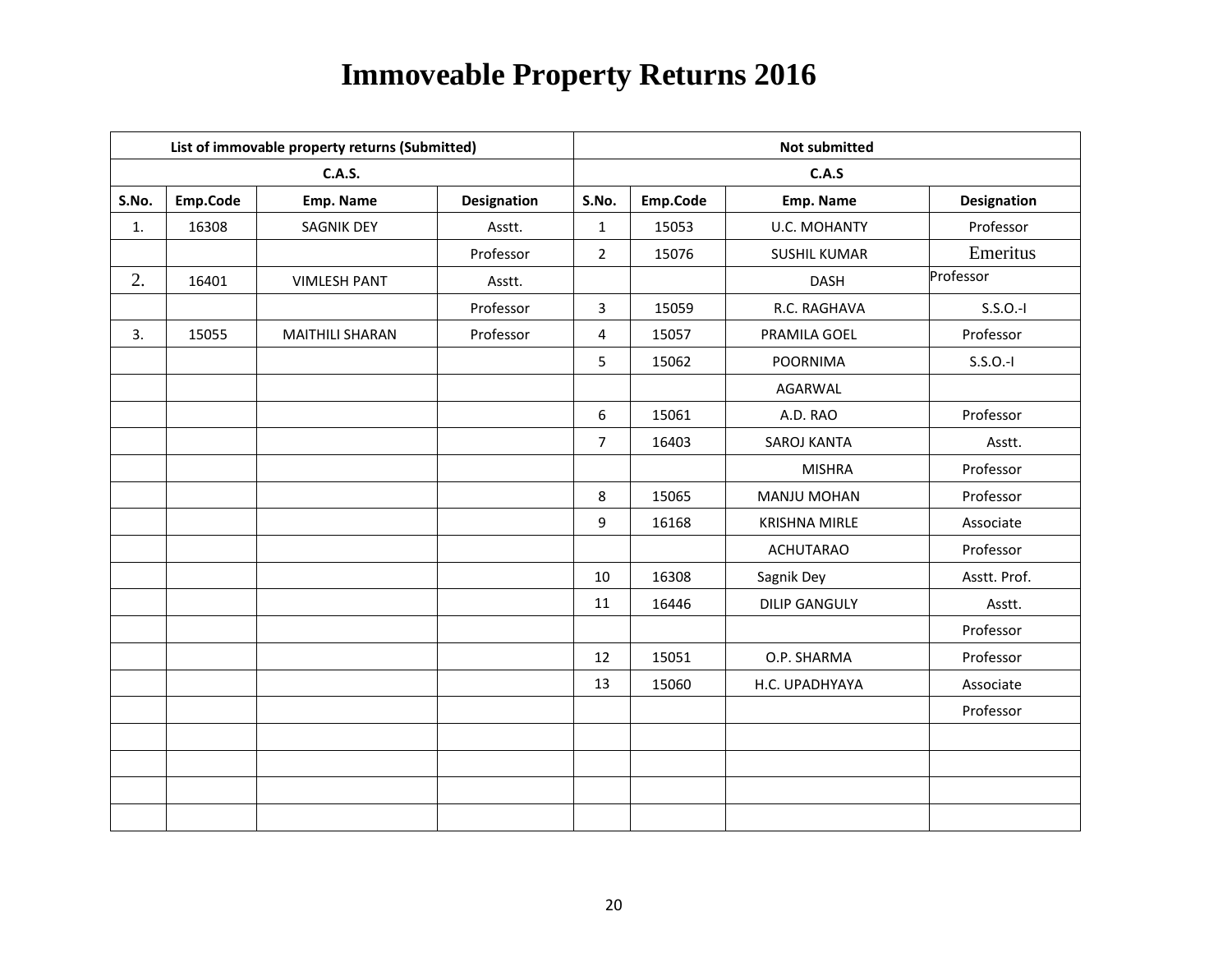|       |          | List of immovable property returns (Submitted) |                    | <b>Not submitted</b> |          |                        |                    |  |  |
|-------|----------|------------------------------------------------|--------------------|----------------------|----------|------------------------|--------------------|--|--|
|       |          | C.B.M.E                                        |                    | C.B.M.E              |          |                        |                    |  |  |
| S.No. | Emp.Code | Emp. Name                                      | <b>Designation</b> | S.No.                | Emp.Code | Emp. Name              | <b>Designation</b> |  |  |
| 1.    | 15821    | <b>VEENA KOUL</b>                              | Professor          | $\mathbf{1}$         | 15081    | <b>ALOK RANJAN RAY</b> | Professor          |  |  |
| 2.    | 15084    | S.M.K. RAHMAN                                  | Asstt. Professor   | $\overline{2}$       | 15083    | <b>HARPAL SINGH</b>    | Professor          |  |  |
|       |          |                                                |                    | 3                    | 15064    | <b>NIVEDITA</b>        | Associate          |  |  |
|       |          |                                                |                    | 4                    |          | <b>KARMAKAR GOHIL</b>  | Professor          |  |  |
|       |          |                                                |                    | 5                    | 15080    | <b>SNEH ANAND</b>      | Professor          |  |  |
|       |          |                                                |                    | 6                    | 16478    | Sandeep Jha            | Asstt. Professor   |  |  |
|       |          |                                                |                    | 7.                   | 16367    | Dinesh Mohan           | Emeritus Prof.     |  |  |
|       |          |                                                |                    | 8.                   | 16564    | Sneh Anand             | Emeritus Prof.     |  |  |
|       |          |                                                |                    |                      |          |                        |                    |  |  |
|       |          |                                                |                    |                      |          |                        |                    |  |  |
|       |          |                                                |                    |                      |          |                        |                    |  |  |
|       |          |                                                |                    |                      |          |                        |                    |  |  |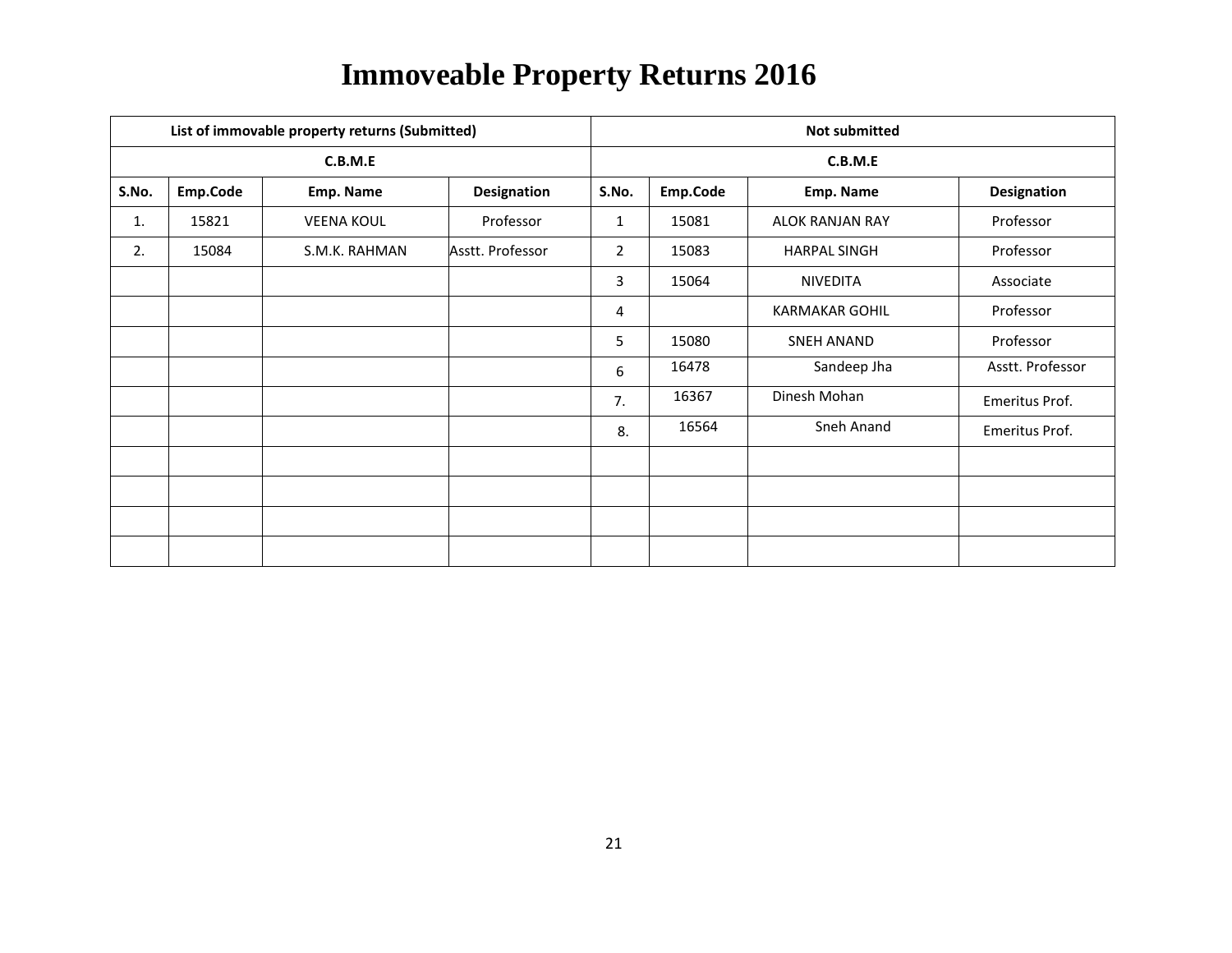|              | List of immovable property returns (Submitted) |           |                | <b>Not submitted</b> |          |                       |                    |  |
|--------------|------------------------------------------------|-----------|----------------|----------------------|----------|-----------------------|--------------------|--|
|              |                                                | C.S.C     |                |                      |          | C.S.C                 |                    |  |
| S.No.        | Emp.Code                                       | Emp. Name | Designation    | S.No.                | Emp.Code | Emp. Name             | <b>Designation</b> |  |
| $\mathbf{1}$ | 15426                                          | JAYASREE  | Sr. Programmer | $\mathbf{1}$         | 15421    | <b>NARESH CHANDER</b> | Sr. Manager(SG)    |  |
|              |                                                | SANTHOSH  |                |                      |          | <b>KALRA</b>          |                    |  |
|              |                                                |           |                | $\overline{2}$       | 15437    | <b>RAJESH BHATT</b>   | Sr. Programmer     |  |
|              |                                                |           |                | 3                    | 15428    | PRAGYA JAIN           | Sr. System         |  |
|              |                                                |           |                |                      |          |                       | Programmer         |  |
|              |                                                |           |                | $\overline{4}$       | 15107    | <b>SRIRAM HEGDE</b>   | Sr. System         |  |
|              |                                                |           |                |                      |          |                       | Programmer         |  |
|              |                                                |           |                | 5                    | 15875    | <b>GOPAL KRISHAN</b>  | Sr. Programmer     |  |
|              |                                                |           |                | 6                    | 15632    | <b>RAJ KUMAR</b>      | Sr. Programmer     |  |
|              |                                                |           |                |                      |          | CHAUHAN               |                    |  |
|              |                                                |           |                | $\overline{7}$       | 16030    | <b>MRS JAYA</b>       | Sr. Programmer     |  |
|              |                                                |           |                | 8                    | 15430    | SAVITA GOEL           | Sr. System         |  |
|              |                                                |           |                |                      |          |                       | Programmer         |  |
|              |                                                |           |                | 9                    | 15571    | RAJESWARI             | Sr. System         |  |
|              |                                                |           |                |                      |          | RAGHAVAN              | Programmer         |  |
|              |                                                |           |                | 10                   | 15790    | PRAVANJAN KUMAR       | Sr. System         |  |
|              |                                                |           |                |                      |          | <b>BABOO</b>          | Programmer         |  |
|              |                                                |           |                | 11                   | 15572    | K. NARAYANAN          | Sr. System         |  |
|              |                                                |           |                |                      |          |                       | Programmer         |  |
|              |                                                |           |                | 12                   | 15883    | PARDEEP KUMAR         | Sr. System         |  |
|              |                                                |           |                |                      |          | <b>GUPTA</b>          | Programmer         |  |
|              |                                                |           |                | 13                   | 15629    | <b>RAM LAL</b>        | Sr. Programmer     |  |
|              |                                                |           |                | 14                   | 15433    | <b>SUNIL KAK</b>      | Sr. Programmer     |  |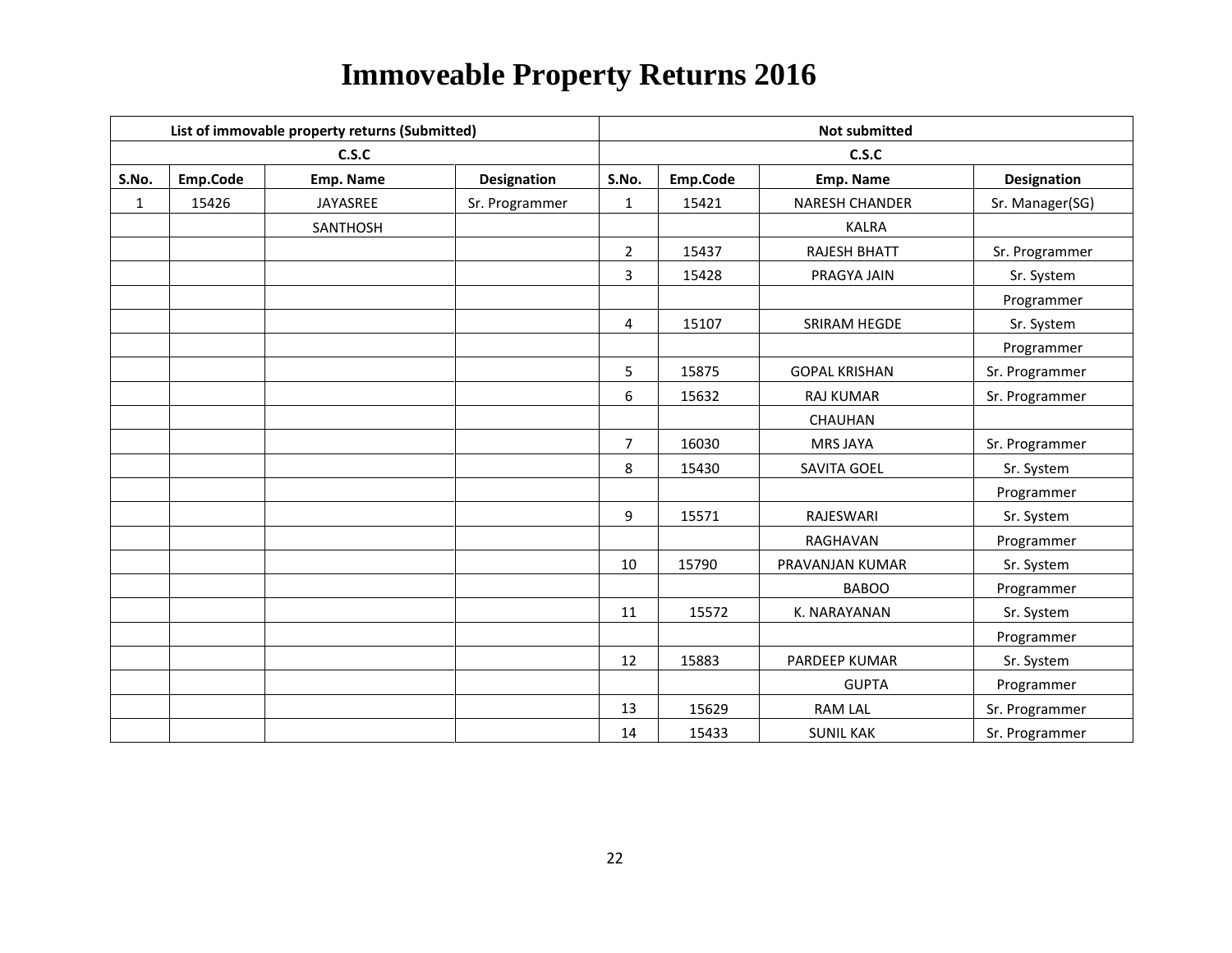|                |          | List of immovable property returns (Submitted) |                      |                         |          | <b>Not submitted</b> |                      |
|----------------|----------|------------------------------------------------|----------------------|-------------------------|----------|----------------------|----------------------|
|                |          | C.E.S                                          |                      |                         |          | C.E.S                |                      |
| S.No.          | Emp.Code | Emp. Name                                      | <b>Designation</b>   | S.No.                   | Emp.Code | Emp. Name            | Designation          |
| 1.             | 16301    | <b>VAMSI KRISHNA</b>                           | Assoc.               | 1                       | 15476    | R.P. DAHIYA          | Professor            |
| 2.             |          | KOMARALA                                       | Professor            | $\overline{2}$          | 15482    | D.K. SHARMA          | <b>Emeritus Prof</b> |
| $\overline{3}$ | 15480    | A. GANGULI                                     | Professor            | 3                       | 16415    | <b>ASHU VERMA</b>    | Asstt.Professor      |
|                | 16145    | K.A.                                           | Associate            | $\overline{\mathbf{4}}$ | 15478    | G.N. TEWARI          | Professor            |
| $\overline{4}$ |          | SUBRAMANIAN                                    | Professor            | 5                       | 15479    | R.P. SHARMA          | Professor            |
|                | 15486    | M.G. DASTIDAR                                  | <b>Emeritus Prof</b> | 6                       | 15105    | T.S.BHATTI           | Professor            |
| 5              | 15475    | S.C. KAUSHIK                                   | Professor            | $\overline{7}$          | 16440    | L.M. DAS             | Emeritus Prof.       |
| 6              | 16291    | <b>RAMESH</b>                                  | Asstt.               | 8                       | 16364    | S.C. Mullick         | Emeritus Prof.       |
|                |          | NARAYANAN                                      | Professor            |                         |          |                      |                      |
| 7.             | 15484    | T.C. KANDPAL                                   | Professor            |                         |          |                      |                      |
| 8.             | 16141    | MRS. R. UMA                                    | Assoc.               |                         |          |                      |                      |
|                |          |                                                | Professor            |                         |          |                      |                      |
| 9.             | 16682    | K. Ravi Kumar                                  | Asstt.               |                         |          |                      |                      |
|                |          |                                                | Professor            |                         |          |                      |                      |
| 10             | 16670    | Deepa Prasad Sahu                              | Asstt.               |                         |          |                      |                      |
|                |          |                                                | Professor            |                         |          |                      |                      |
| 11             | 16677    | Supravat Karak                                 | Asstt.               |                         |          |                      |                      |
|                |          |                                                | Professor            |                         |          |                      |                      |
| 12             | 16676    | Satyananda Kar                                 | Asstt.               |                         |          |                      |                      |
|                |          |                                                | Professor            |                         |          |                      |                      |
| 13             | 16646    | Sandeep Pathak                                 | Asstt.               |                         |          |                      |                      |
|                |          |                                                | Professor            |                         |          |                      |                      |
| 14             | 15485    | <b>VIRESH DUTTA</b>                            | Professor            |                         |          |                      |                      |
|                |          |                                                |                      |                         |          |                      |                      |
|                |          |                                                |                      |                         |          |                      |                      |
|                |          |                                                |                      |                         |          |                      |                      |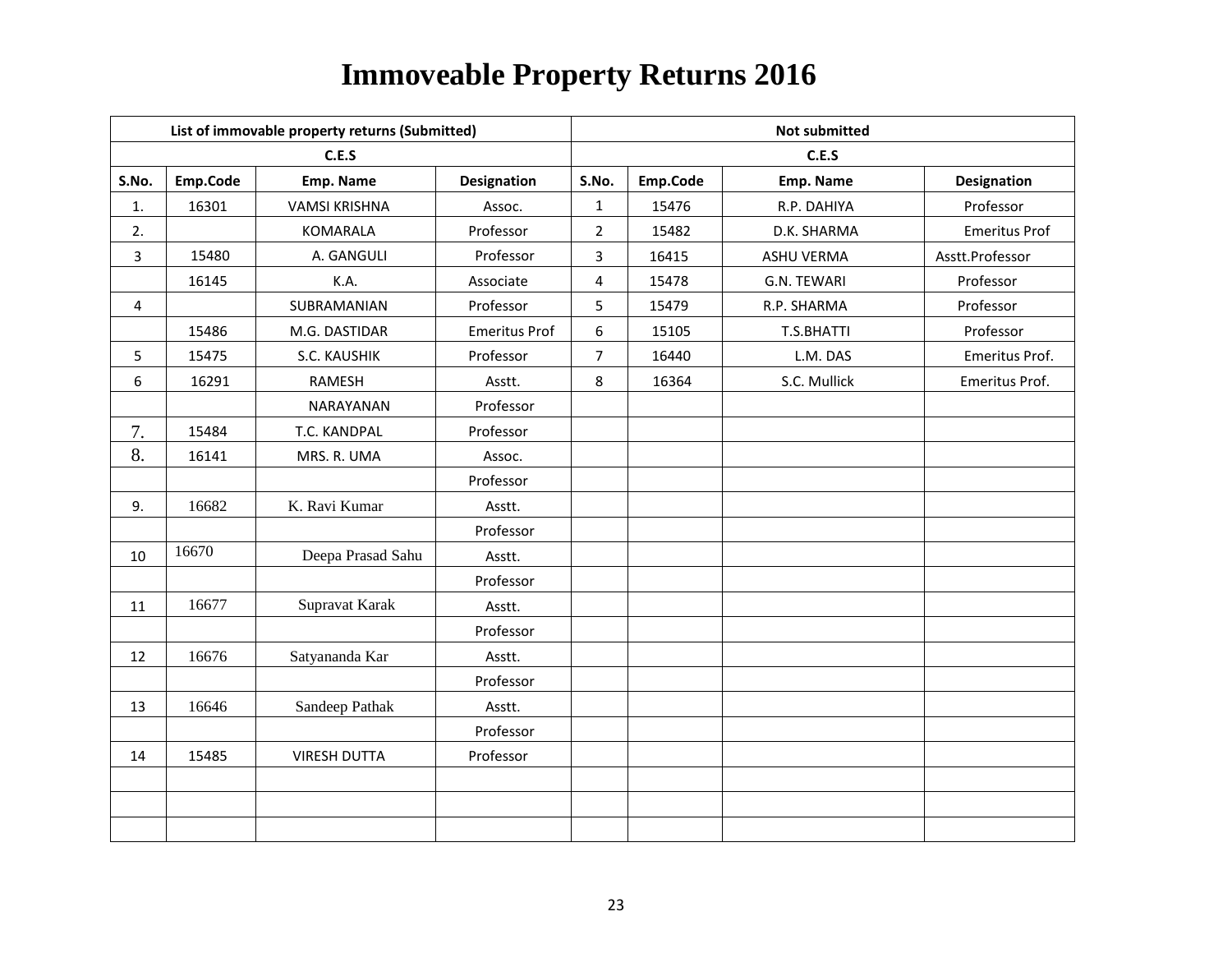|       |          | List of immovable property returns (Submitted) |                    | <b>Not submitted</b>      |              |                 |                  |  |  |
|-------|----------|------------------------------------------------|--------------------|---------------------------|--------------|-----------------|------------------|--|--|
|       |          | I.T.M.M.E.C                                    |                    |                           | I.T.M.M.E.C. |                 |                  |  |  |
| S.No. | Emp.Code | Emp. Name                                      | <b>Designation</b> | S.No.                     | Emp.Code     | Emp. Name       | Designation      |  |  |
| 1.    | 15398    | <b>NARESH TANDON</b>                           | Professor          | $\blacktriangleleft$<br>T | 15404        | R.K. RAI        | Design Engineer  |  |  |
|       |          |                                                |                    | $\overline{2}$            | 15403        | V.K. AGARWAL    | Professor        |  |  |
|       |          |                                                |                    | 3                         | 15699        | JAYASHREE BIJWE | Professor        |  |  |
|       |          |                                                |                    | 4                         | 16452        | Deepak Kumar    | Asstt. Professor |  |  |
|       |          |                                                |                    | 5                         | 15392        | O.P. GANDHI     | Professor        |  |  |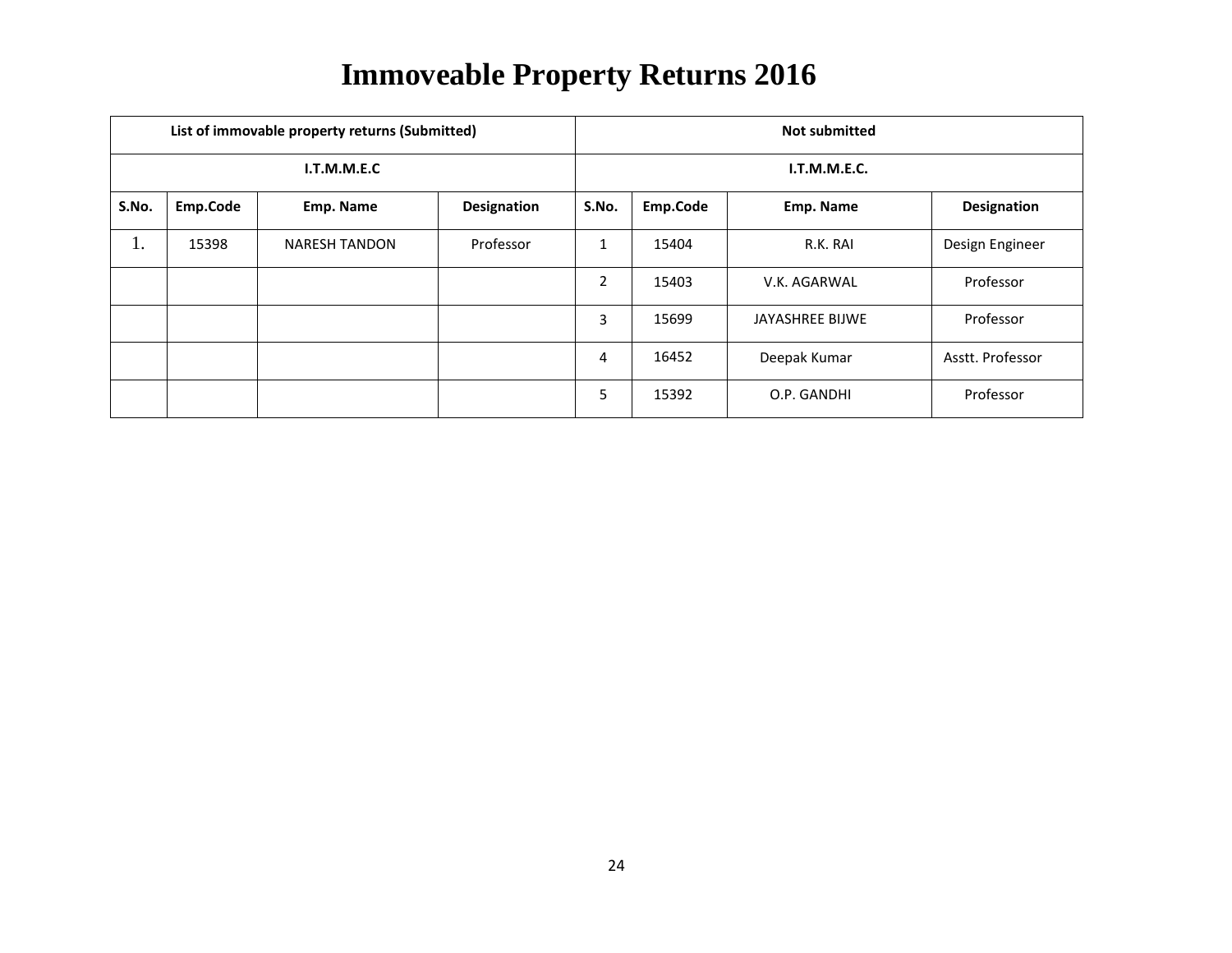| List of immovable property returns (Submitted) |          |                    |                    |                | <b>Not submitted</b> |                        |                     |  |  |
|------------------------------------------------|----------|--------------------|--------------------|----------------|----------------------|------------------------|---------------------|--|--|
|                                                |          | I.D.D.C            |                    |                | I.D.D.C              |                        |                     |  |  |
| S.No.                                          | Emp.Code | Emp. Name          | <b>Designation</b> | S.No.          | Emp.Code             | Emp. Name              | <b>Designation</b>  |  |  |
| $\mathbf{1}$                                   | 16326    | <b>SUMER SINGH</b> | Asst               | 1              | 16435                | I.P. SINGH             | Associate           |  |  |
|                                                |          |                    | Professor          |                |                      |                        | Professor           |  |  |
|                                                |          |                    |                    | $\overline{2}$ | 16349                | <b>GUFRAN SAYEED</b>   | Asstt.              |  |  |
|                                                |          |                    |                    |                |                      | <b>KHAN</b>            | Professor           |  |  |
|                                                |          |                    |                    | 3              | 15179                | N.K. JAIN              | <b>Chief Design</b> |  |  |
|                                                |          |                    |                    |                |                      |                        | Engineer (SG)       |  |  |
|                                                |          |                    |                    | 4              | 15184                | A.L. VYAS              | Professor           |  |  |
|                                                |          |                    |                    | 5              | 15186                | D.T. SHAHANI           | Professor           |  |  |
|                                                |          |                    |                    | 6              | 15183                | <b>CHANDRA SHAKHER</b> | Professor           |  |  |
|                                                |          |                    |                    | 7              | 15175                | A.K. AGARWALA          | Chief Design        |  |  |
|                                                |          |                    |                    |                |                      |                        | Engineer (SG)       |  |  |
|                                                |          |                    |                    | 8              | 15181                | S.K. ATREYA            | Chief Design        |  |  |
|                                                |          |                    |                    |                |                      |                        | Engineer (SG)       |  |  |
|                                                |          |                    |                    | 9              | 16323                | <b>JYOTI KUMAR</b>     | Asstt.              |  |  |
|                                                |          |                    |                    |                |                      |                        | Professor           |  |  |
|                                                |          |                    |                    |                |                      |                        |                     |  |  |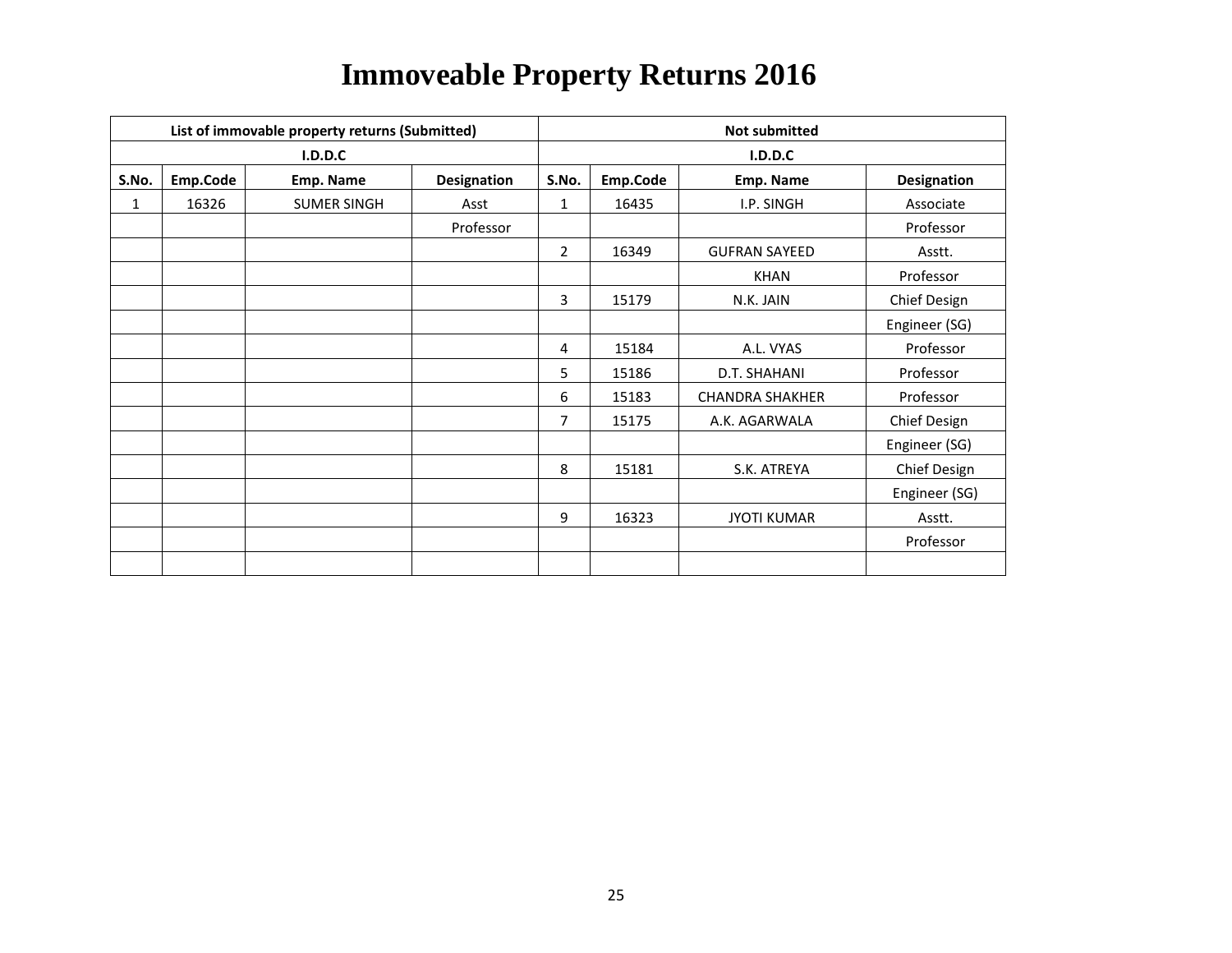| List of immovable property returns (Submitted) |          |                      |                    | <b>Not submitted</b> |             |                        |                           |  |  |
|------------------------------------------------|----------|----------------------|--------------------|----------------------|-------------|------------------------|---------------------------|--|--|
| <b>CPSE</b>                                    |          |                      |                    |                      | <b>CPSE</b> |                        |                           |  |  |
| S.No.                                          | Emp.Code | Emp. Name            | <b>Designation</b> | S.No.                | Emp.Code    | Emp. Name              | <b>Designation</b>        |  |  |
| Ŧ.                                             | 16107    | <b>JOSEMON JACOB</b> | Associate          |                      | 15418       | <b>VEENA CHOUDHARY</b> | Professor                 |  |  |
|                                                |          |                      | Professor          | 2                    | 15419       | S.N. MAITI             | <b>Emeritus Professor</b> |  |  |
|                                                | 16206    | <b>BHABANI KUMAR</b> | Associate          | 3                    | 15420       | A.K. GHOSH             | Professor                 |  |  |
|                                                |          | SATAPATHY            | Professor          |                      |             |                        |                           |  |  |
|                                                |          |                      |                    |                      |             |                        |                           |  |  |
|                                                |          |                      |                    |                      |             |                        |                           |  |  |
|                                                |          |                      |                    |                      |             |                        |                           |  |  |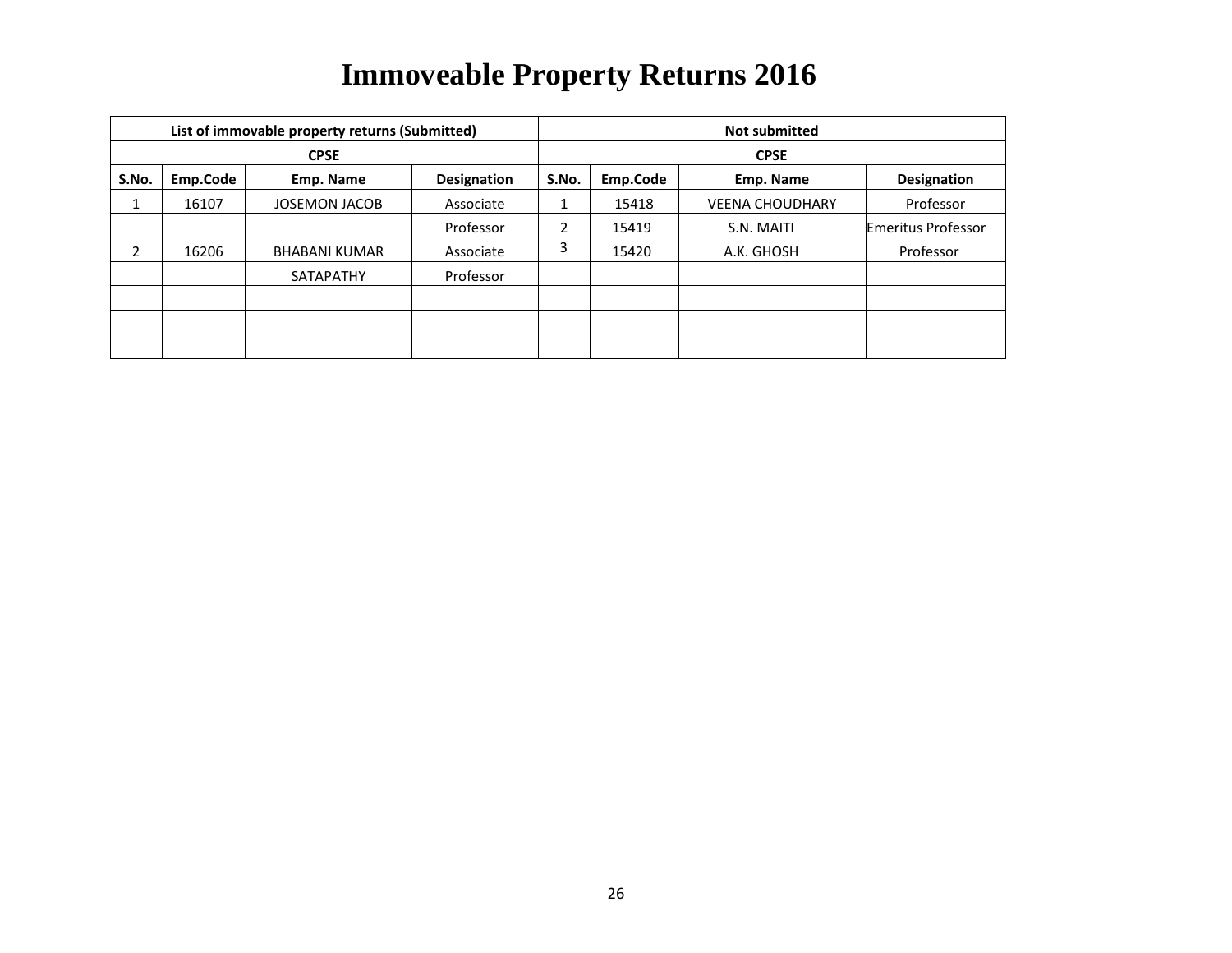| List of immovable property returns (Submitted) |          |                       |                            | <b>Not submitted</b> |             |                 |             |  |  |
|------------------------------------------------|----------|-----------------------|----------------------------|----------------------|-------------|-----------------|-------------|--|--|
| <b>CRDT</b>                                    |          |                       |                            |                      | <b>CRDT</b> |                 |             |  |  |
| S.No.                                          | Emp.Code | Emp. Name             | <b>Designation</b>         | S.No.                | Emp.Code    | Emp. Name       | Designation |  |  |
| 1                                              | 15308    | Santosh Satya         | Professor                  | $\mathbf{1}$         | 15305       | RAJENDRA PRASAD | Professor   |  |  |
| $\overline{2}$                                 | 15797    | SATYAWATI             | Professor                  | 2                    | 15730       | S.N.NAIK        | Professor   |  |  |
|                                                |          | SHARMA                |                            | 3                    | 16062       | VIJAYARAGHAVAN  | Associate   |  |  |
| 3                                              | 16686    | Kavya Dashora         | <b>Assistant Professor</b> |                      |             | M. CHARIAR      | Professor   |  |  |
| 4                                              | 16048    | <b>ANUSHREE MALIK</b> | Associate                  |                      |             |                 |             |  |  |
|                                                |          |                       | Professor                  |                      |             |                 |             |  |  |
| 5.                                             | 15940    | <b>VIRENDRA KUMAR</b> | Professor                  |                      |             |                 |             |  |  |
|                                                |          | VIJAY                 |                            |                      |             |                 |             |  |  |
| 6.                                             | 16483    | Hariprasad P          | <b>Assistant Professor</b> |                      |             |                 |             |  |  |
|                                                |          |                       |                            |                      |             |                 |             |  |  |
|                                                |          |                       |                            |                      |             |                 |             |  |  |
|                                                |          |                       |                            |                      |             |                 |             |  |  |
|                                                |          |                       |                            |                      |             |                 |             |  |  |
|                                                |          |                       |                            |                      |             |                 |             |  |  |
|                                                |          |                       |                            |                      |             |                 |             |  |  |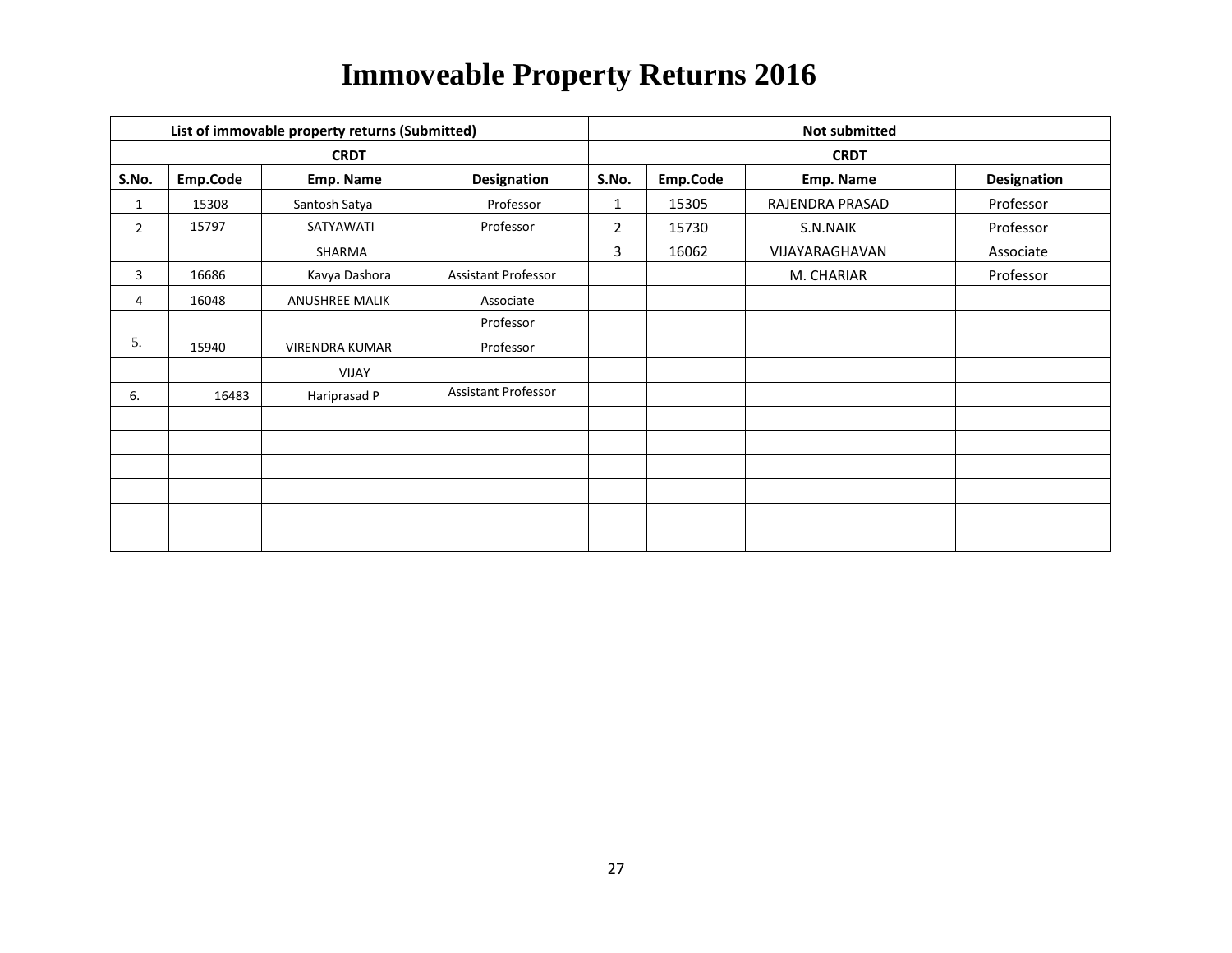| List of immovable property returns (Submitted) |          |                                      |                    |              | <b>Not submitted</b>                 |                      |                    |  |  |
|------------------------------------------------|----------|--------------------------------------|--------------------|--------------|--------------------------------------|----------------------|--------------------|--|--|
|                                                |          | <b>School of Biological Sciences</b> |                    |              | <b>School of Biological Sciences</b> |                      |                    |  |  |
| S.No.                                          | Emp.Code | Emp. Name                            | <b>Designation</b> | S.No.        | Emp.Code                             | Emp. Name            | <b>Designation</b> |  |  |
| $\mathbf{1}$                                   | 16049    | <b>BISHWAJIT KUNDU</b>               | Associate          | $\mathbf{1}$ | 16028                                | <b>ADITYA MITTAL</b> | Professor          |  |  |
|                                                |          |                                      | Professor          | 2.           | 16351                                | SEYED E.             | Professor          |  |  |
| $\overline{2}$                                 | 16289    | <b>CHINMOY SANKAR DEY</b>            | Professor          | 3            | 15681                                | <b>JAMES GOMES</b>   | Professor          |  |  |
| 3                                              | 16499    | Asok Kumar Patel                     | Asstt Professor    |              |                                      |                      |                    |  |  |
| 4                                              | 16285    | VIVEKANANDAN                         | Asstt.             |              |                                      |                      |                    |  |  |
|                                                |          | PERUMAL                              | Professor          |              |                                      |                      |                    |  |  |
|                                                | 16293    | MANIDIPA                             | Asstt.             |              |                                      |                      |                    |  |  |
|                                                |          | BANERJEE                             | Professor          |              |                                      |                      |                    |  |  |
| 6                                              | 16287    | ARCHANA CHUGH                        | Asstt.             |              |                                      |                      |                    |  |  |
|                                                |          |                                      | Professor          |              |                                      |                      |                    |  |  |
| $\overline{7}$                                 | 15959    | <b>TAPAN KUMAR</b>                   | Professor          |              |                                      |                      |                    |  |  |
|                                                |          | <b>CHAUDHURI</b>                     |                    |              |                                      |                      |                    |  |  |
|                                                |          |                                      |                    |              |                                      |                      |                    |  |  |
|                                                |          |                                      |                    |              |                                      |                      |                    |  |  |
|                                                |          |                                      |                    |              |                                      |                      |                    |  |  |
|                                                |          |                                      |                    |              |                                      |                      |                    |  |  |
|                                                |          |                                      |                    |              |                                      |                      |                    |  |  |
|                                                |          |                                      |                    |              |                                      |                      |                    |  |  |